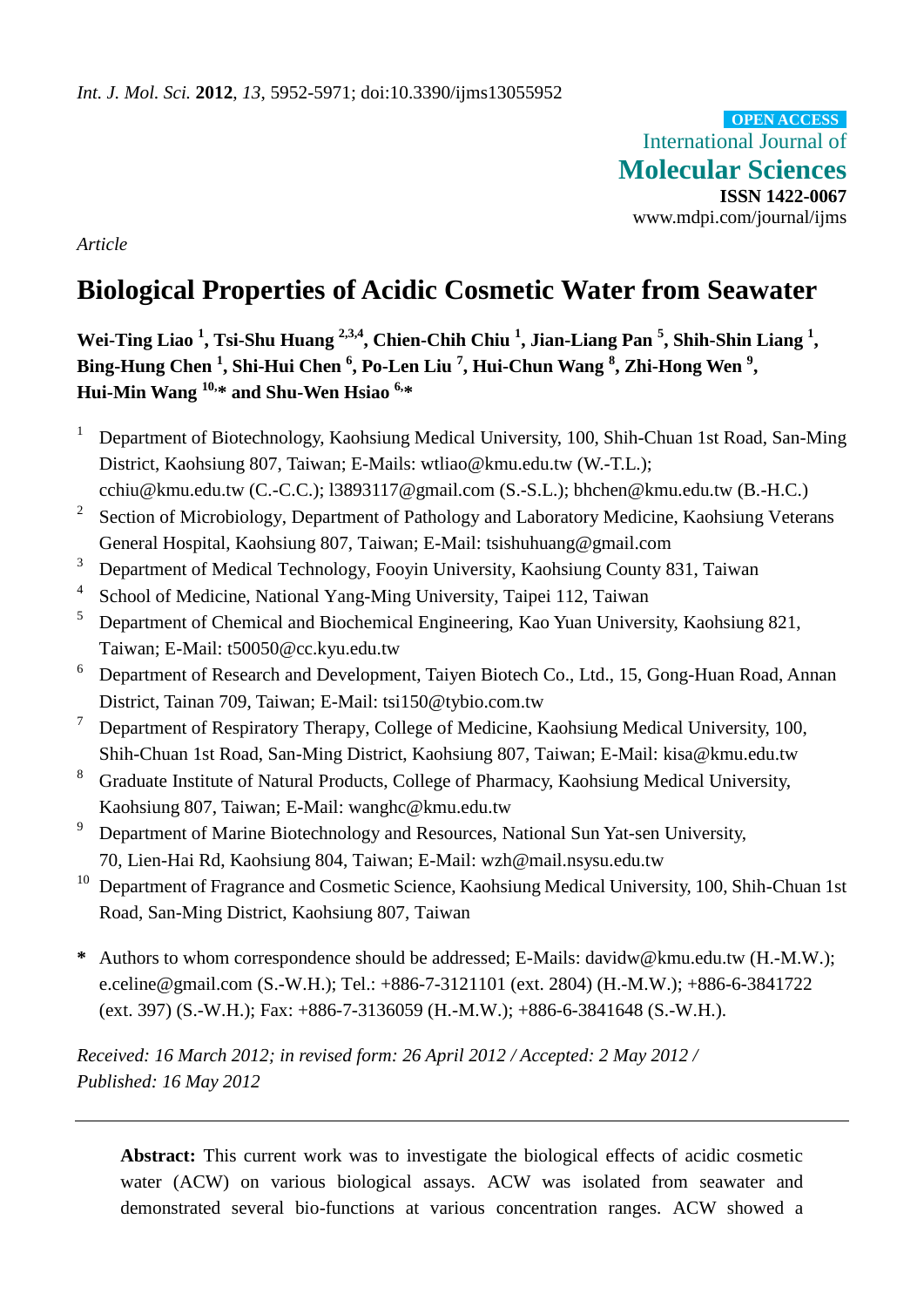satisfactory effect against *Staphylococcus aureus*, which reduced 90% of bacterial growth after a 5-second exposure. We used cultured human peripheral blood mononuclear cells (PBMCs) to test the properties of ACW in inflammatory cytokine release, and it did not induce inflammatory cytokine release from un-stimulated, normal PBMCs. However, ACW was able to inhibit bacterial lipopolysaccharide (LPS)-induced inflammatory cytokine TNF-α released from PBMCs, showing an anti-inflammation potential. Furthermore, ACW did not stimulate the rat basophilic leukemia cell (RBL-2H3) related allergy response on de-granulation. Our data presented ACW with a strong anti-oxidative ability in a superoxide anion radical scavenging assay. In mass spectrometry information, magnesium and zinc ions demonstrated bio-functional detections for anti-inflammation as well as other metal ions such as potassium and calcium were observed. ACW also had minor tyrosinase and melanin decreasing activities in human epidermal melanocytes (HEMn-MP) without apparent cytotoxicity. In addition, the cell proliferation assay illustrated anti-growth and anti-migration effects of ACW on human skin melanoma cells (A375.S2) indicating that it exerted the anti-cancer potential against skin cancer. The results obtained from biological assays showed that ACW possessed multiple bioactivities, including anti-microorganism, anti-inflammation, allergy-free, antioxidant, anti-melanin and anticancer properties. To our knowledge, this was the first report presenting these bioactivities on ACW.

**Keywords:** acidic cosmetic water (ACW); antioxidant activity; anti-microorganism; anti-inflammation; allergy-free; skin-whitening; anti-melanoma

### **1. Introduction**

First of this present study was designed to evaluate the antibacterial activity against representative gram-positive and gram-negative strains that were frequently encountered in the hospital environment. Electrolysis water might be a powerful bactericidal agent which exhibited significant effects on inhibiting bacteria growth even during a short immersion time [1]. Moreover, it needs to be established that it does not harm to the human body [2]. Therefore, the candidate agent was evaluated for use as a disinfectant for waterline and medical devices. Previous studies showed that dental unit waterline [3] and ocular surfaces [4] could be sterilized by acidic electrolyzed water.

Continuing this current work, we further detected immune responses and the way these are regulated. An important component of the immune system is the T-helper (Th) cell that initiates and regulates immune responses [5]. There are 4 various major subtypes of Th cells. Th1 regulates inflammatory response against infections, while Th2 modulates allergic responses. Regulatory Th (Treg) plays a pivotal role in immune suppression. Th17 is associated with autoimmunity. Among them, the inflammatory responses of Th1 are primarily triggered by cytokines from monocytes/macrophages. When monocytes polarize to macrophages, they recognize antigens and secrete pro-inflammatory cytokines, such as TNF-α and interleukins (ILs). TNF-α and IL-6 released from monocytes/macrophages further encounter and activate antigen-specific T cell killing, *i.e.*, the Th1 responses. In contrast, macrophages also alternatively secrete Th2 cytokines, such as IL-4, under allergen exposure and activate Th2-mediated allergic responses [6].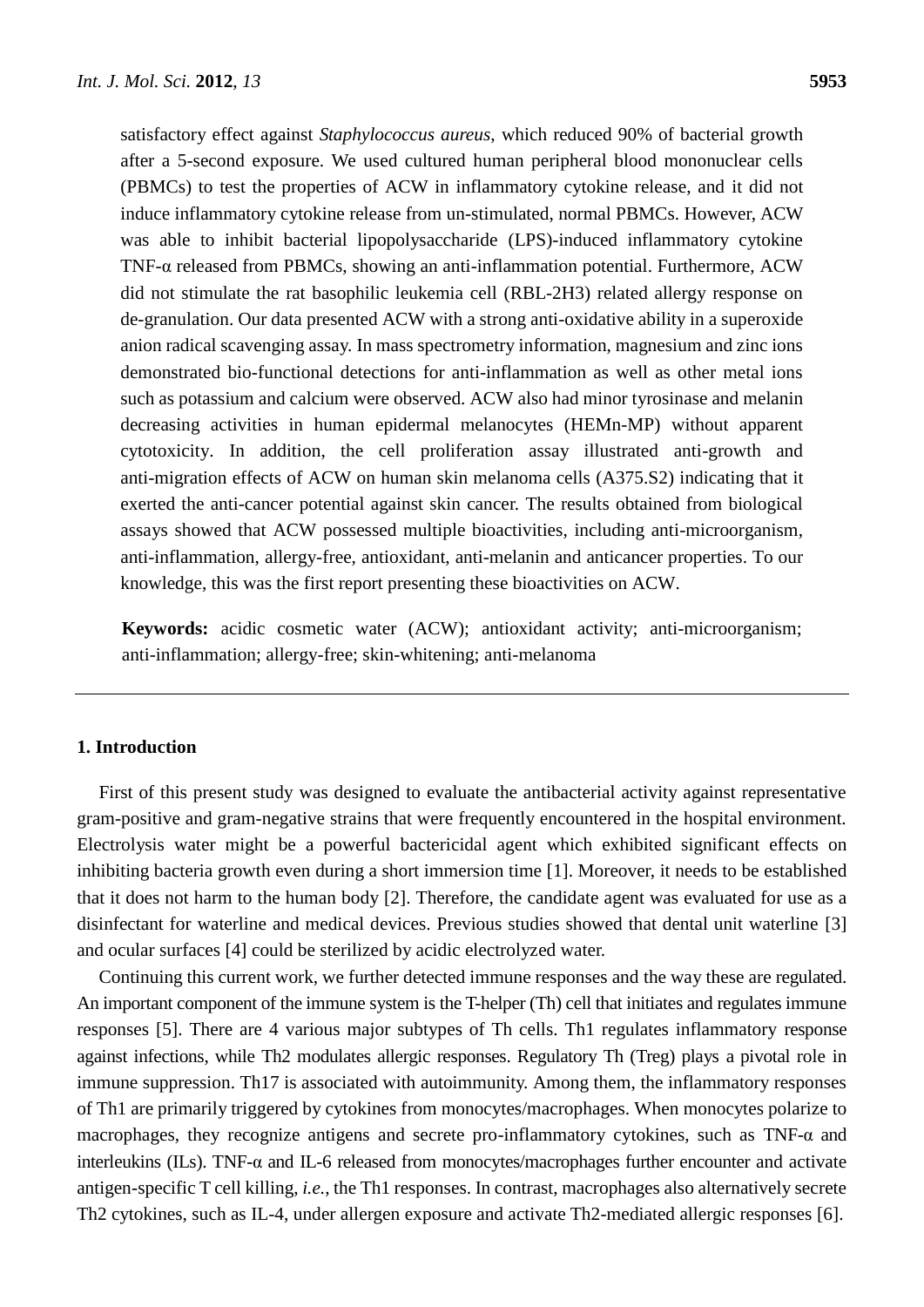Given the negative feedback nature between Th1 and Th2 (activating one will inactivate the other), an agent with an anti-inflammatory effect may also exhibit, in parallel, an increased allergic effect. The physiological consequences of type I allergic diseases are mainly highlighted by immunoglobulin E (IgE)-mediated activation of mast cells or basophils. Mast cells are widely distributed throughout mucosal and connective tissues. They are considered the pivotal cell type in defending against parasites and bacteria in innate immunity, and on the other hand, they are also the major effector cells of IgE-mediated allergic inflammation [7]. Allergen-specific IgE is directly involved in the initiation of allergic cascade by binding to the high-affinity receptors for IgE (FcεRI), expressed on the surface of either mast cells or basophils. Re-exposure to the same allergen will cause the cross-linking of FcεRI-bound IgE molecules and trigger downstream signaling events, finally resulting in the elevation of intracellular calcium levels for mast cells to degranulate various inflammatory mediators.

Aside from anti-bacterial and immune responses, several additional biological effects were tested in the present study, including anti-oxidation, anti-pigmentation, and anti-tumor activities. Agents with antioxidant properties are well recognized in their prevention of some diseases. Over the past decade, interest in anti-oxidative properties has increased markedly, due to related protective properties that combat various diseases [8]. Anti-oxidative constituents are crucial in cosmetic products, due to their ability to reduce free radical-mediated degradation of skin and related organs in human beings. The mechanism generally accepted is that free radical-scavenging activities reduce oxidative stress and thus prevent disease [9].

Hyper-pigmentations, such as senile lentigo, melasma, freckles and pigmented acne scars, are of particular concern to women, and even men [10]. Their treatment usually involves the use of medicines or medicinal cosmetics containing de-pigmenting agents or skin-whitening agents. However, issues on safety mean that only a few effective natural and synthetic regulators that act to minimize skin pigmentation abnormalities are used as therapeutic and cosmetics agents. Recently, much attention has been directed by medical practitioners and cosmetics businesses to the major application strategies of tyrosinase inhibitors for the treatment of hyper-pigmentation [11]. Tyrosinase catalyzes two distinctly significant reactions in melanin synthesis: the hydroxylation of L-tyrosine to 3,4-dihydroxy-L-phenylalanine (L-dopa) and the oxidation of L-dopa to dopaquinone, followed by further conversion to melanin production. In the clinical setting, tyrosinase inhibitors are used to treat dermatological disorders related to melanin hyper-accumulation, and are thus essential in cosmetics for de-pigmentation.

Human skin is frequently affected by oxidative stress which is produced by intrinsic and external sources induced by free radicals and ultraviolet (UV) radiation [12]. There have been study reports that skin exposed to oxidative stress or UV is linked to photoaging and tumor generation [9,12–14]. Solar UV exposure is associated with over two-thirds of the cases and may be a major etiological factor in skin cancer [13]. Occurrences of cutaneous malignant melanomas have increased in the past several decades. Since it has a strong propensity to metastasize, it is one of the most aggressive illnesses among skin cancers [14]. Unlike other cancers, metastatic melanoma is not easy to treat by the standard methods of surgery, radiotherapy or chemotherapy [15]. Therefore, metastatic melanoma frequently leads to poor patient prognosis [16]. A naturally occurring agent that can induce cancer cell death without significant side effects would be a good chemopreventive agent.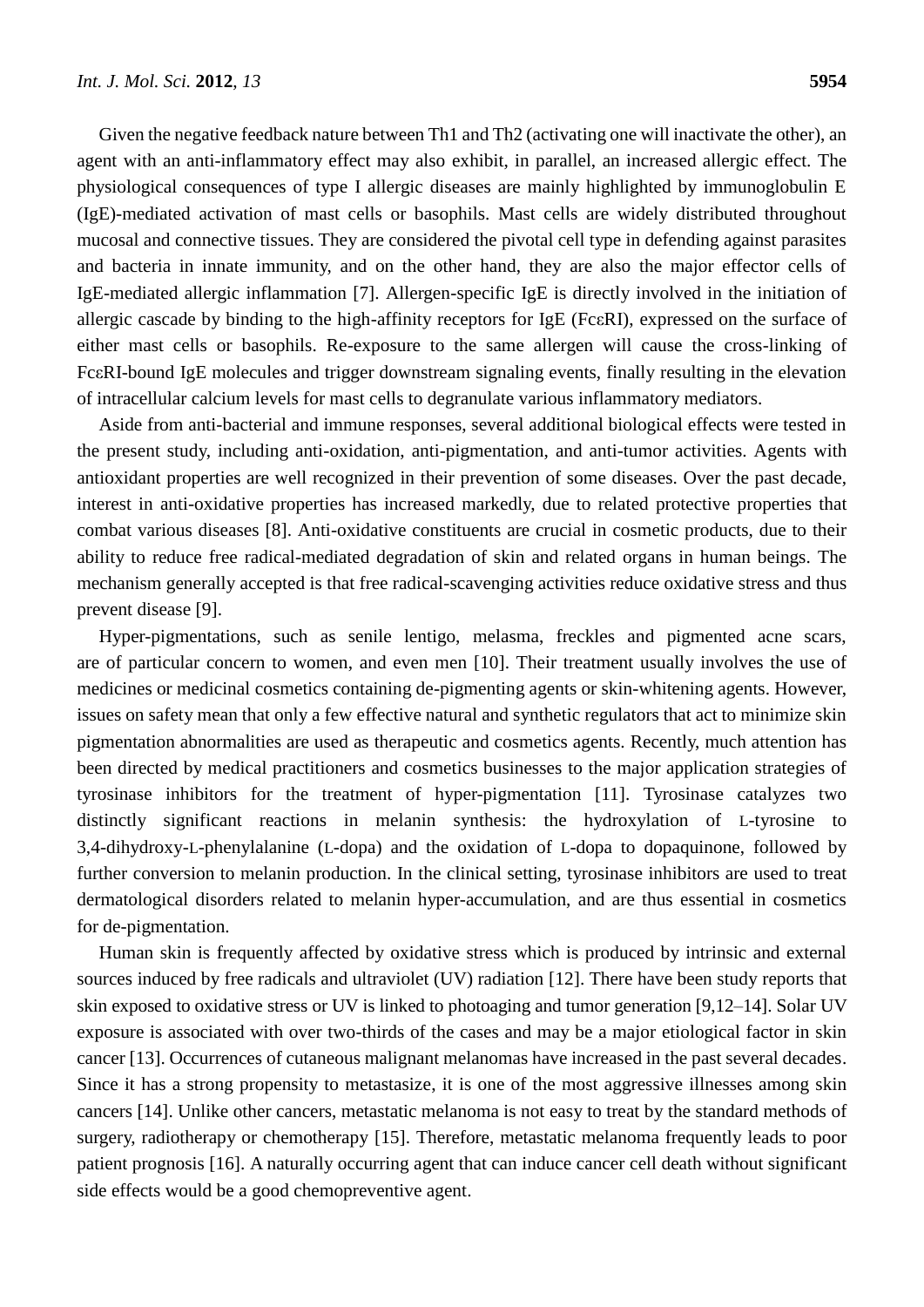Recently, acidic water has been applied in medicine. Acidic cosmetic water (ACW) is a colorless, transparent solution prepared by the electrolysis of water with electrolytes. A previous report has documented several advantages of ACW, including: harmless to the environment; economical; anti-allergenic and toxicity free. After the breakdown of ACW, the final products are limited to saline and traces of chlorine gas. The production price of ACW is cheap—just water and electrolyte. Since the basic elements of ACW are ions and water, there is no concern about allergic reaction. Besides that, ACW is a weak acid solution showing no extra cytotoxicity [17], and the bio-functions of ACW were being tested for medical treatments [18]. Despite that, deep sea water was reported to exert many biological effects on cells, including anti-virus [19], anti-diabetes [20], improving the cardiovascular hemodynamics [21] and anti-hyperlipidemia [18].

#### **2. Materials and Methods**

#### *2.1. Reagents and Materials*

Vitamin C, dimethyl sulfoxide (DMSO), 1,1-diphenyl-2-picrylhydrazyl (DPPH), ethylene diamine tetra-acetic acid (EDTA), 2,6-di-*tert*-butyl-4-methylphenol (BHT), nitroblue tetrazolium (NBT), 2,2'-azino-bis-(3-ethylbenzothiazoline-6-sulphonic acid) (ABTS), 2,4,6-tripyridyl-*S*-triazine (TPTZ), phenazine methosulfate (PMS), nicotinamide adenine dinucleotide (NADH), potassium ferricyanide  $(K_3Fe(CN)<sub>6</sub>)$ , trichloroacetic acid, FeCl<sub>3</sub> and FeCl<sub>2</sub> 4H<sub>2</sub>O were purchased from Sigma-Aldrich Chemical (St. Louis, MO, USA). All buffers and other reagents were of the highest purity commercially available.

#### *2.2. Preparation of ACW from Seawater*

Seawater was separated into water, crystal salt and bittern by electro-dialysis followed by evaporation crystallization. It was collected in intake systems, passed through a sand filter, ion-exchange electrodialysis, brine pit and evaporator systems to get condensed water. The condensed water was then passed through a 1 μm filter, reverse osmosis membrane and electrolyzed to get acidic water with edible electrolyte added to the water. The conductivity of ACW is about 199.6  $\pm$ 2.1 S/cm (Figure 1). ACW was prepared and stored at  $4 \, \degree$ C in opaque containers.

#### *2.3. Determination of Antimicrobial Activity*

*Staphylococcus aureus* (ATCC 29213) and *Escherichia coli* (ATCC 35218) were harvested in normal saline and adjusted to McFarland 0.5 (1.5  $\times$  10<sup>8</sup> CFU/mL). One milliliter samples of the bacterial suspension were centrifuged at 9000 rpm for 3 min, and treated with 0.95 mL of either ACW or saline control for reactions of 5, 30, 60, 180, 300, 900 s. The well, which contains saline, serves as growth control. A negative control, which contains acidic water only, and a reagent control which contains medium only, were included in each test. Following the specific reaction time, bacteria were then collected by centrifugation for 2 min, washed once and suspended in sterile saline. The bacterial suspension was diluted  $10^4$  fold, 10  $\mu$ L was plating on blood agar plate. After a 24 h incubation period, the bactericidal effects of each solution were determined by observing for bacterial growth in culture [4].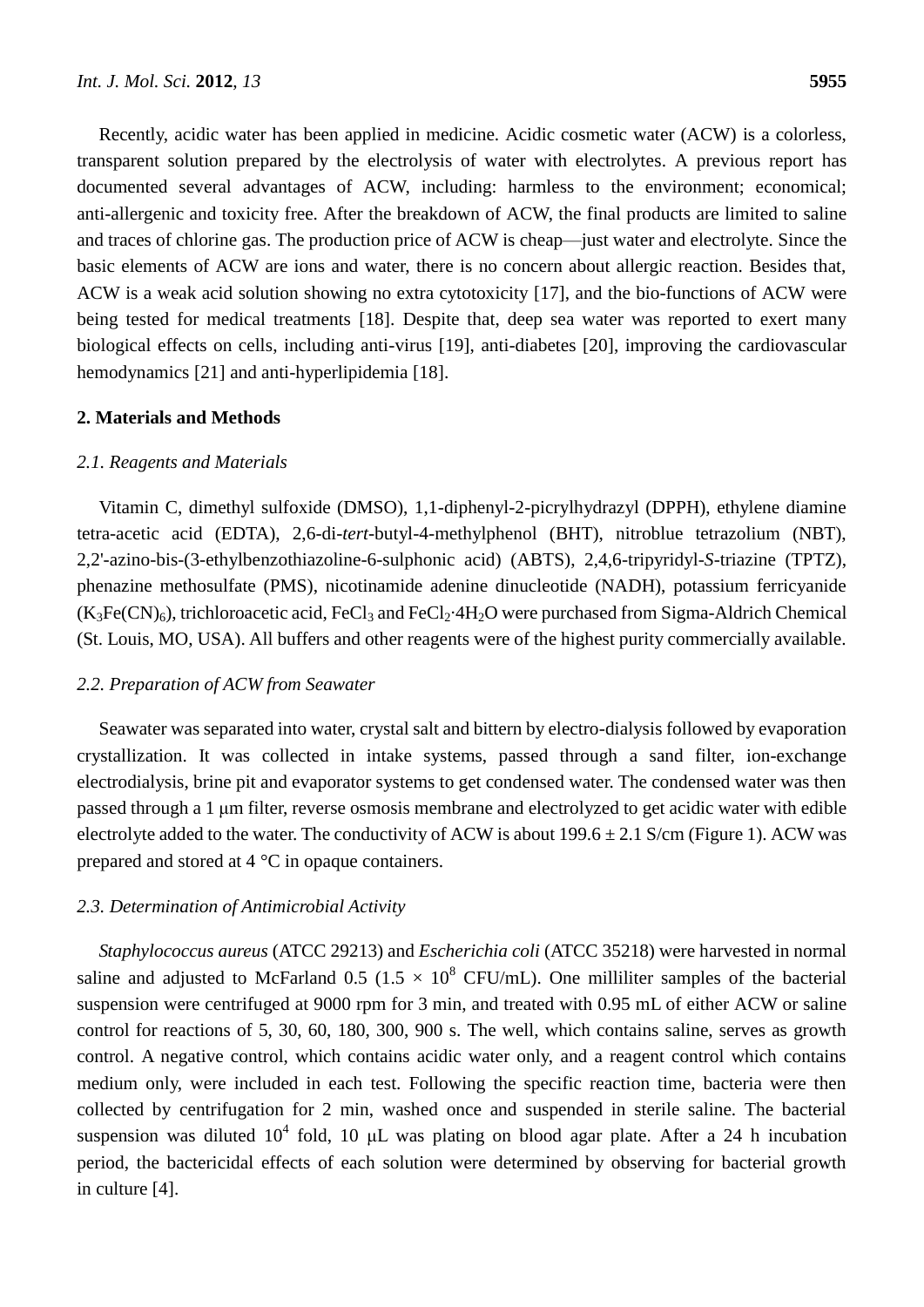

**Figure 1.** The protocol of acidic cosmetic water (ACW) purified processes.

## *2.4. Cell Cultures*

Venous blood was collected from healthy adults (25–40 years old). Human peripheral blood mononuclear cells (PBMCs) were isolated from the heparinized venous blood of these donors after centrifugation at  $300 \times g$  for 20 min over a Ficoll-Hypaque cushion (specific gravity 1.077). Freshly obtained PBMCs were suspended in RPMI-1640 medium (GIBCO, Gaithersburg, MD) containing 10% fetal bovine serum and adjusted to a concentration of  $1.0 \times 10^6$  cells/mL. Gallium chloride (GaCl<sub>3</sub>) in PBS was then added to final concentrations as  $0.01, 0.1, 1, 10, 50, 100$  or  $1000 \mu g/mL$ .

Mucosal mast cell-derived rat basophilic leukemia (RBL-2H3) cell line was purchased from the American Type Culture Collection (ATCC) and grown in Dulbecco's Modified Eagle Medium (DMEM, Gibco, Grand Island, NY, USA) with 10% fetal bovine serum (FBS) and 100 U/mL penicillin, plus 100  $\mu$ g/mL streptomycin according to [7]. The cells were maintained in 75 cm<sup>2</sup> culture dishes at 37 °C in a humidified chamber with 5%  $CO<sub>2</sub>$  in air and were routinely passed at a ratio of 1:2 at least every 4 days until the day of experiment. Prior to the day of experiment, all cells were washed and replenished with fresh culture media.

Neonatal foreskin primary human epidermal melanocytes (HEMn-MP) were purchased from Cascade Biologics™, cultured in Medium 254 (M-254-500; Cascade Biologics™) and supplemented with human melanocyte growth supplement (HMGS, cat. # S-002-5) following [11].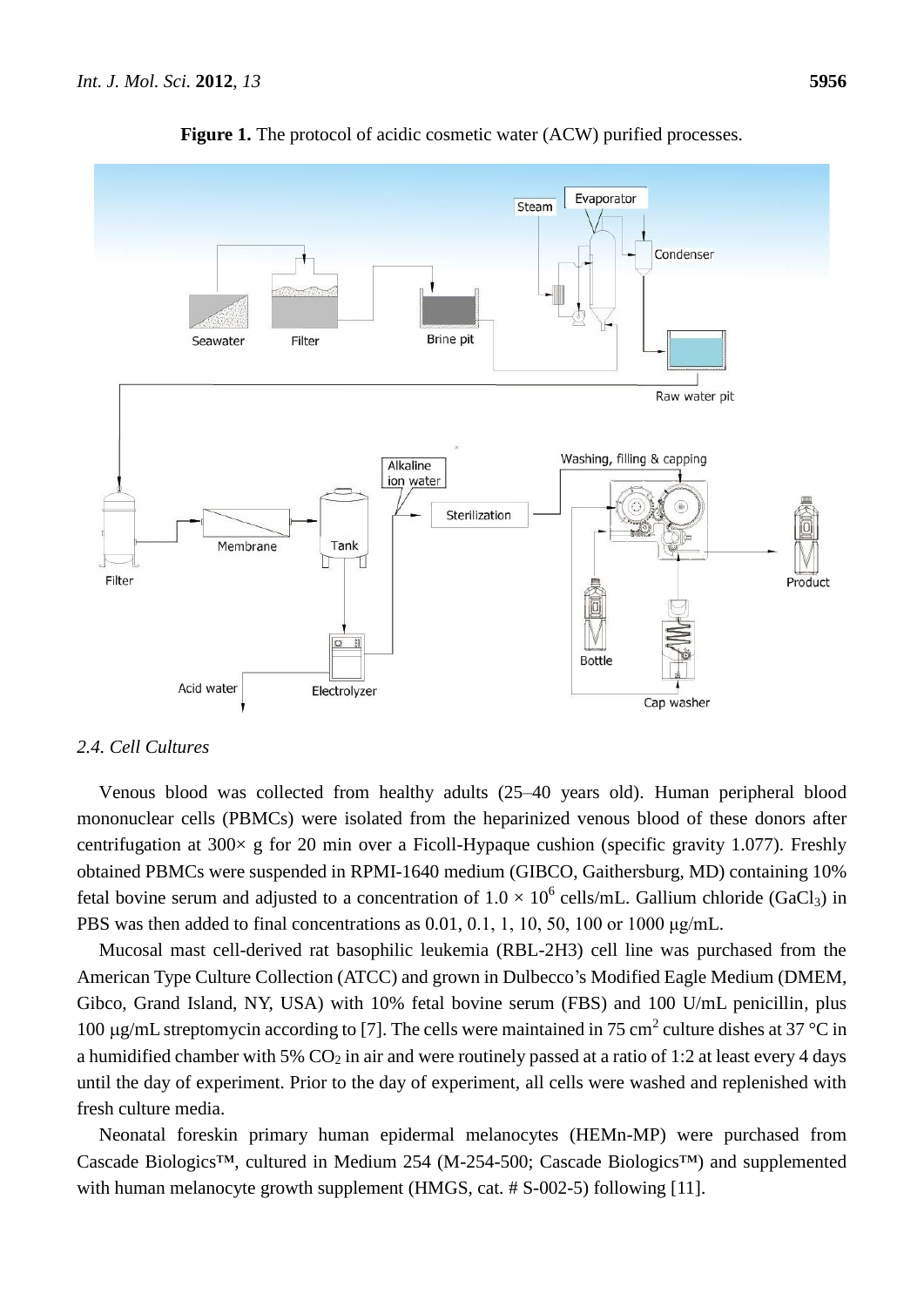The human melanoma, A375.S2 cell, was cultured in DMEM medium, 10% fetal bovine serum (FBS), 100 U/mL penicillin, 100 μg/mL streptomycin, 0.03% glutamine, and 1 mM sodium pyruvate [13]. The study cells were incubated at 37  $\degree$ C in a humidified atmosphere containing 5% CO<sub>2</sub>.

# *2.5. Cytotoxicity Assay—Methylthiazoleterazolium (MTT) Assay*

The MTT assay was used to determine cell viability and proliferation [9,22]. After seeding cells for 24 h, ACW at concentrations of 2, 5, 10, 20% were added. After 48 h of treatment, MTT were added at the final concentration of 0.5 mg/mL for 2 h of incubation at 37 °C. After 2 h of MTT-treatment, media were removed, and each precipitate in each dish was dissolved in 100 μL of DMSO. After the dishes were gently shaken for 20 min, the OD values of the supernatant were measured at 595 nm.

### *2.6. The Inflammation Evaluation*

PBMCs contain physical numbers and ratios of monocytes/macrophages, T cells, B cells and natural killer (NK) cells. Therefore, PBMC was often used in immune regulation tests, and several cell-type-specific activation cytokines in PBMCs were identified [23]. More specifically, we selected TNF-α and IL-4 as monocytes/macrophage triggering cytokines. For the following Th responses, (IFN-γ) was selected as a Th1 activation marker, IL-13 was selected for Th2, TGF-β was selected for Treg, and IL-17A was selected for Th17. Using lipopolysaccharides (LPS) as the inflammation positive control (0.2 μg/mL), we analyzed the selected cytokines by commercially available enzyme-linked immunosorbent assay (ELISA) kits (Quantikine, R&D System, Minneapolis, MN, USA) according to the manufacturer's instructions. After 48 h of ACW treatments, cultured PBMCs were centrifuged at  $1000 \times g$  for 10 min and the cell-free supernatants were obtained for cytokine measurements.

#### *2.7. The Measurement of De-Granulation*

RBL-2H3 cells are tumor analogs of mucosal mast cells and express numerous high affinity IgE receptors, FcRI. These cells have been extensively used as a major model for the study of mast cell de-granulation through the antigen-induced aggregation of FcRI [7]. Briefly, RBL-2H3 cells were dispensed into a 96-well plate at a density of  $1 \times 10^5$  cells per well and incubated at 37 °C for 4–6 h to allow their complete adherence onto plate. Subsequently, test ACW were added at different final concentrations (ranging from 0–20%, v/v) and incubation was allowed to continue for 24 h before the addition of mouse anti-DNP IgE (mIgE-DNP). After another 16-h incubation, IgE-sensitized RBL-2H3 cells were washed twice in pre-warmed Tyrode's buffer  $(135 \text{ mM NaCl}, 5 \text{ mM KCl}, 1.8 \text{ mM CaCl},$ 1.0 mM MgCl2, 5.6 mM glucose, 20 mM HEPES, and 1 mg/mL BSA at pH 7.4) and stimulated by adding the cross-linking antigen DNP-BSA diluted in Tyrode's buffer at 1  $\mu$ g/mL at 37 °C for 1 h. The reaction was stopped by cooling the plate in an ice bath for 15 min. As controls for the measurement of the total amount and spontaneous release of β-hexosaminidase, unstimulated cells were either lysed with 1% Triton X-100 solution or left untreated (without the addition of antigen), respectively. Aliquots of supernatants collected from the control and experimental wells were transferred into a 96-well microplate and incubated with an equal volume of 1 M p-NAG prepared in 0.1 M citrate buffer (pH 4.5) as substrate at 37  $\degree$ C for 1 h. The reaction was quenched by the addition of 150  $\mu$ L stop buffer (0.1 M Na<sub>2</sub>CO<sub>3</sub>/NaHCO<sub>3</sub>, pH 10.0)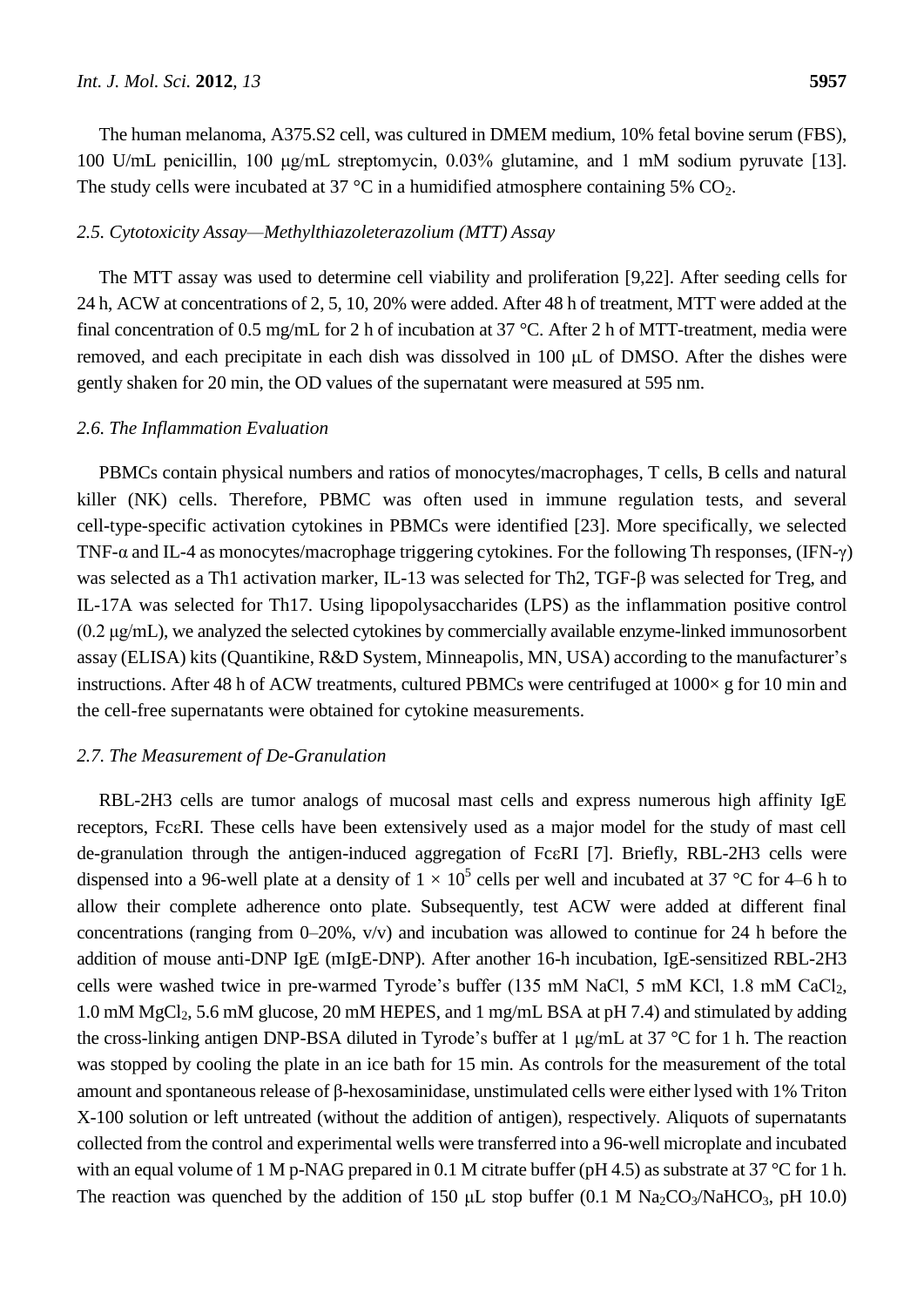followed by the measurement of the absorbance at 405 nm on a microplate reader. The inhibition percentage of β-hexosaminidase release from RBL-2H3 cells was calculated using the following equation:

Inhibition (%) = 
$$
[1 - \frac{(ODsample - ODspontaneous)}{(ODtotal - ODspontaneous)}] x 100
$$
 (1)

## *2.8. Determination of Anti-Oxidative Properties of ACW* in Vitro

The cosmetics are particularly suitable for skin care in protecting against oxidative stress and aging phenomena. So, the anti-oxidative exam is a uniform tool for the quality control of raw materials and final products of cosmetics. In this part, the antioxidant analysis methods of ACW include superoxide anion radical scavenging ability, free radical scavenging abilities, ABTS radical scavenging ability, reducing power assay, ferric reducing antioxidant power assay and metal chelating activity assay. The superoxide anion radical scavenging ability was determined according to a modified protocol developed by Wang *et al.* [8]. The PMS (120 μM), NADH (936 μM) and NBT (300 μM) solutions were prepared in 0.1 M sodium phosphate buffer (pH 7.4) and kept on ice for the duration of the experiments. A 1.0 mL aliquot of the extract sample was pipetted into a test tube and diluted with 4.0 mL of 95% ethanol, and then centrifuged at  $1000 \times g$  and 4 °C for 5 min. One milliliter of supernatant solution was mixed with solutions, followed by the addition of 1.0 mLof PMS, NADH and NBT, respectively. After incubation as a 37 °C thermostatic batch for 5 min in the dark, the absorbance of the reaction mixture was measured at 560 nm against a blank on a spectrophotometer (Hitachi, Model U-2001). The superoxide anion radical scavenging activity (%) was determined as

$$
100 \times (OD_{control} - OD_{sample}) / OD_{control}
$$
 (2)

Most cosmetics and food compounds usually have free radical scavenging abilities. The antioxidant activity of the testing compound was measured in terms of hydrogen donating or radical scavenging ability using the stable DPPH method as modified by [8]. Proper concentrations of the samples were added to 0.2 mL of DPPH (60 μM) solution. When DPPH reacts with an antioxidant compound that donates hydrogen, it is reduced, resulting in a decrease in the absorbance at 520 nm. The absorbance was recorded at 30 min using a UV-visible spectrophotometer. Vitamin C was used as a positive control. The percentages of remaining DPPH were plotted against the sample to obtain the amount of antioxidant required to reduce the initial concentration of DPPH. The scavenging activity calculation formula was similar to Equation (2).

The ABTS radical-scavenging assay was conducted according to the trolox equivalent antioxidant capacity (TEAC) Assay of Damir Iveković [23]. Briefly, each sample solution (0.08 mL) was mixed with 4.92 mL of the ABTS solution (7 mM final concentration in 5 mM phosphate buffer (pH 7.4)). The test solution was mixed for 30 s, and the absorbance at 734 nm was measured at 30  $\degree$ C after precisely 10 min. The appropriate blank solvents were run in each assay, and the percentage inhibition was calculated for the blank absorbance at 734 nm. The activity of a sample was expressed as microgram equivalents of trolox per milligram.

A method developed by Oyaizu [24] for reducing the power test was used. The above samples (2.0 mL) and BHT methanolic solutions were spiked with 2.0 mL of phosphate buffer (0.2 M, pH 6.6) and 2.0 mL of 1% potassium ferricyanide. The mixture was then kept in a 50  $\degree$ C water-bath for 20 min.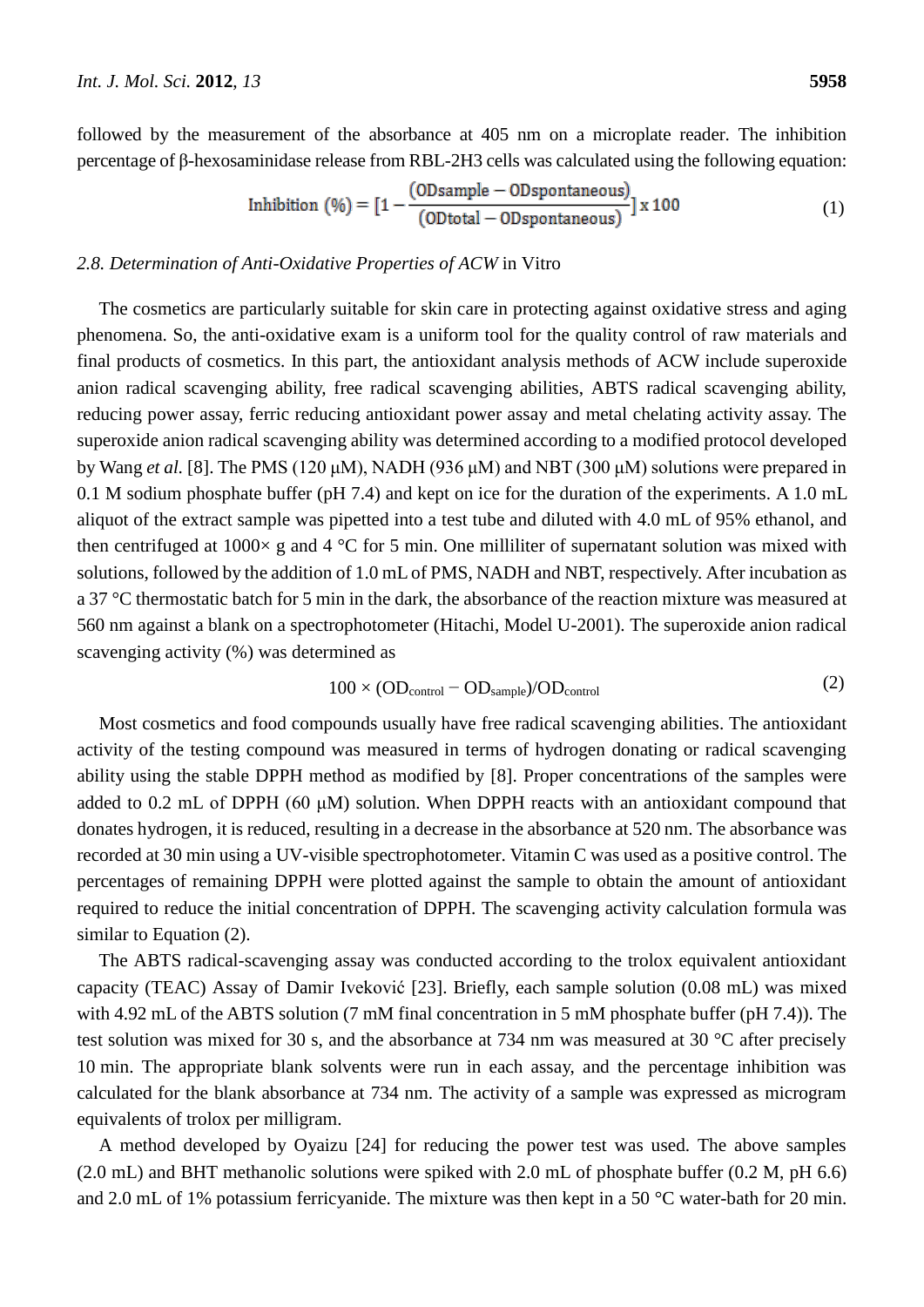The resulting solution was then cooled rapidly, spiked with 2.0 mL of 10% trichloroacetic acid, and centrifuged at 3000 rpm for 10 min. The supernatant (2 mL) was then mixed with 2 mL of distilled water and 0.4 mL of 0.1% ferric chloride. The absorbance at 700 nm was then detected after reaction for 10 min. The data were expressed as milligram BHT.

The ferric reducing antioxidant power (FRAP) was determined using a modification assay described by Wang *et al.*, 2010 [8]. The FRAP reagent was prepared from a 300 mM acetate buffer (pH 3.6), 20 mM ferric chloride and 10 mM TPTZ in 40 mM hydrochloric acid. All three solutions were mixed together in the ratio of 10:1:1 (v/v/v). The FRAP assay was performed using reagents preheated to 37 °C. Aliquots (1.0 mL) of the extract samples were transferred into the tubes and diluted with 4 mL of 95% ethanol, and then centrifuged at  $1000 \times g$  and 4 °C for 5 min. 0.1 mL of supernatant solution was mixed with 3.0 mL of FRAP reagent and 0.3 mL of deionized water. After incubation as a 37 °C thermostatic batch for 30 min in the dark, the absorbance of the reaction mixture was measured at 593 nm against a blank containing 3.0 mL of FRAP reagent and 0.4 mL of de-ionized water on a spectrophotometer (Hitachi, Model U-2001). Ferrous sulfate heptahydrate solution was used to perform the calibration curves. The data were expressed as milligram ferrous sulfate heptahydrate.

The ferrous ion-chelating potential of chlorophyll was investigated according to the method described by Wang *et al.*, 2010 [25]. Testing samples at suitable concentrations dissolved in DMSO were added to a solution of 2.0 mM FeCl<sub>2</sub> 4H<sub>2</sub>O (0.05 mL). The reaction was initiated by the addition of 5 mM ferrozine (0.2 mL) and the mixture was vigorously shaken and left standing at room temperature for 10 min. After the mixture reached equilibrium, the absorbance of the mixture was measured at 560 nm against a blank. EDTA was used as a positive control and chelating activity calculation formula was similar to Equation (2).

#### *2.9. Mass Spectrometry Analysis*

ACW was analyzed by Finnigan TSQ Quantum Ultra tandem triple quadrupole mass spectrometry (Thermo Fisher Scientific, San Jose, CA, USA). A syringe pump sets up a flow rate at 1 μL/min to separate sample into a NanoSpray ion source of mass spectrometry. The acidic water sample was analyzed in the positive mode with 1800 V spray voltage, and scan *m/z* range was 20–135.

#### *2.10. Cellular Tyrosinase Activity Assay and Melanin Quantification Examination*

In human skin melanocytes, tyrosinase inhibition abilities of the ACW were examined by the conversion of L-tyrosine and oxidation of L-dopa to dopaquinone. Cellular tyrosinase activity assay was based on the method [11] with some modifications. HEMn-MP (105 per well) placed in 24-well micro-plate in 500 μL of medium containing various concentrations of testing samples were incubated for 2 days. The sample-treated cells were washed with PBS and lysed with 0.5% Triton X-100/PBS. The lysate was mixed by vibration with 10 μL of 2 mM L-tyrosine in 0.1 M phosphate buffer (pH 6.8). After incubation at 37  $\mathcal C$  for 3 h, the absorbance at 490 nm was measured on a spectrophotometer.

Cells were incubated in 6 well-plates at a density of  $5 \times 10^5$  cells per well to study the melanin content. Cell pellets were dissolved in 2.0 N NaOH containing 10% DMSO and heated at 80  $\degree$ C for 1 h and suspensions were clarified by centrifugation for 10 min at 10,000 g. The amount of melanin was determined spectrophotometrically, based on the absorbance at 475 nm.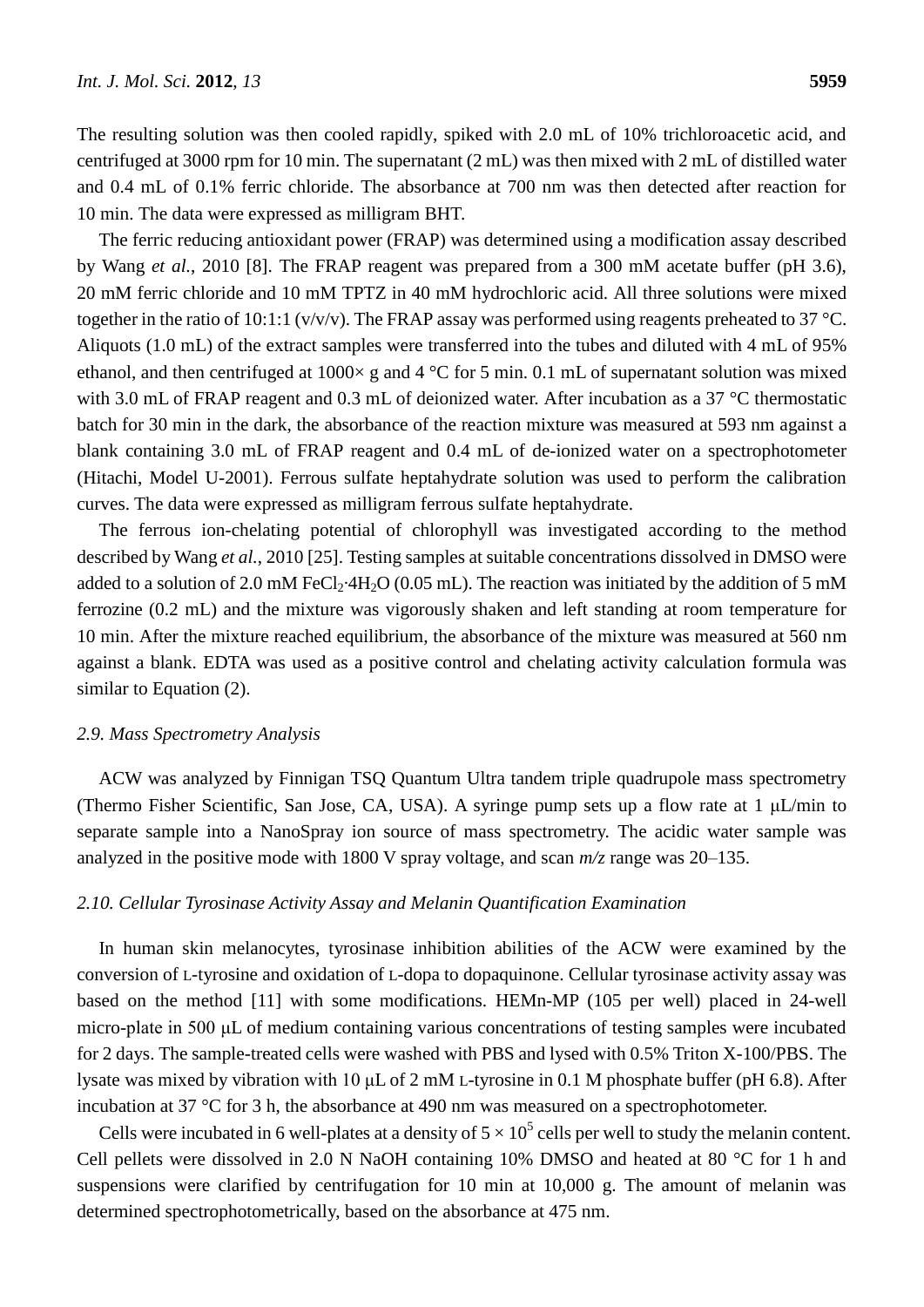#### *2.11. The Assessment of Cell Migration*

Th determination of cell migration ability was described previously [26]. In brief,  $1 \times 10^5$  cells were seeded onto 12-well plates, treated with ACW or DMSO, and then grown to complete confluence. A yellow 200 μL plastic pipette tip was used to create a clean 1-mm-wide wound area in the A375.S2 confluent culture. After incubation for 24 h and 48 h, the wound gaps were photographed. The wound areas were then examined and calculated using the software "TScratch" [26].

#### *2.12. Statistical Analysis*

All results are expressed as the mean values with  $\pm$  standard deviation (SD). Statistical comparisons were carried out using the Student's *t*-test for paired values.

#### **3. Results and Discussion**

#### *3.1. Antimicrobial Activity against* E. coli *and* S. aureus

In our current study, we investigated the anti-microorganism potential of ACW by testing *S. aureus* and *E. coli* growth. For the test validity, the growth control well should always be positive and the negative control and reagent control wells should always be negative. ACW showed the satisfactory activity against gram-positive bacteria, *S. aureus*. The results of this antibacterial assay were shown in Table 1. It inhibited 95% growth of *S. aureus* after 30 s of exposure. The pH of ACW was 3.35 measured by pH meter. The survival data of gram-negative *E. coli* indicated that the bactericidal effect was less significant than on the *S. aureus*. A longer incubation time (5 min) was required to inhibit 52% of bacteria growth.

| <b>Table 1.</b> Comparison of colony count (CFU per milliliter) results of S. aureus and E. coli |  |
|--------------------------------------------------------------------------------------------------|--|
| incubated at the ACW for 5, 30, 60, 180, 300 and 900 s.                                          |  |

|                           | Colony Count $(\times 10^6$ CFU/mL) (% Bacterial Growth) |            |           |           |           |          |          |  |  |  |
|---------------------------|----------------------------------------------------------|------------|-----------|-----------|-----------|----------|----------|--|--|--|
| <b>ACW</b>                | <b>Exposure Time (s)</b>                                 |            |           |           |           |          |          |  |  |  |
|                           | <b>Control</b>                                           |            | 30        | 60        | 180       | 300      | 900      |  |  |  |
| <i>S. aureus</i> (29,213) | 272                                                      | $30(11\%)$ | 14 (5%)   | 18 (7%)   | 43 (16%)  | 50 (18%) | 23 (8%)  |  |  |  |
| <i>E. coli</i> (35,218)   | 243                                                      | 159 (65%)  | 180 (74%) | 212 (87%) | 191 (79%) | 150(62%) | 117(48%) |  |  |  |

#### *3.2. Anti-Inflammation Measurements of ACW*

Since ACW showed a significant anti-bacteria effect, we further tested several possible side effects of ACW, *i.e.*, inflammatory and allergic effects. Without LPS stimulation, 5%, 10% or 20% of ACW treatments did not induce significant changes in triggering cytokines TNF-α or IL-4 releases from cultured PBMCs after 48 h of treatments (Figure 2A). Similarly, ACW treatments did not considerably affect IFN-γ, IL-13, TGF-α or IL-17A levels (Figure 2B). However, with LPS (0.2 μg/mL), the bacteria endotoxin eliciting strong inflammatory responses, were treated during cell culture; 20% of ACW showed significant effects on cytokine levels. In our PBMC culture model, LPS extensively increased TNF-α, IL-4, IFN-γ, IL-13, and IL-17A concentrations, but not TGF-β. ACW (20%) significantly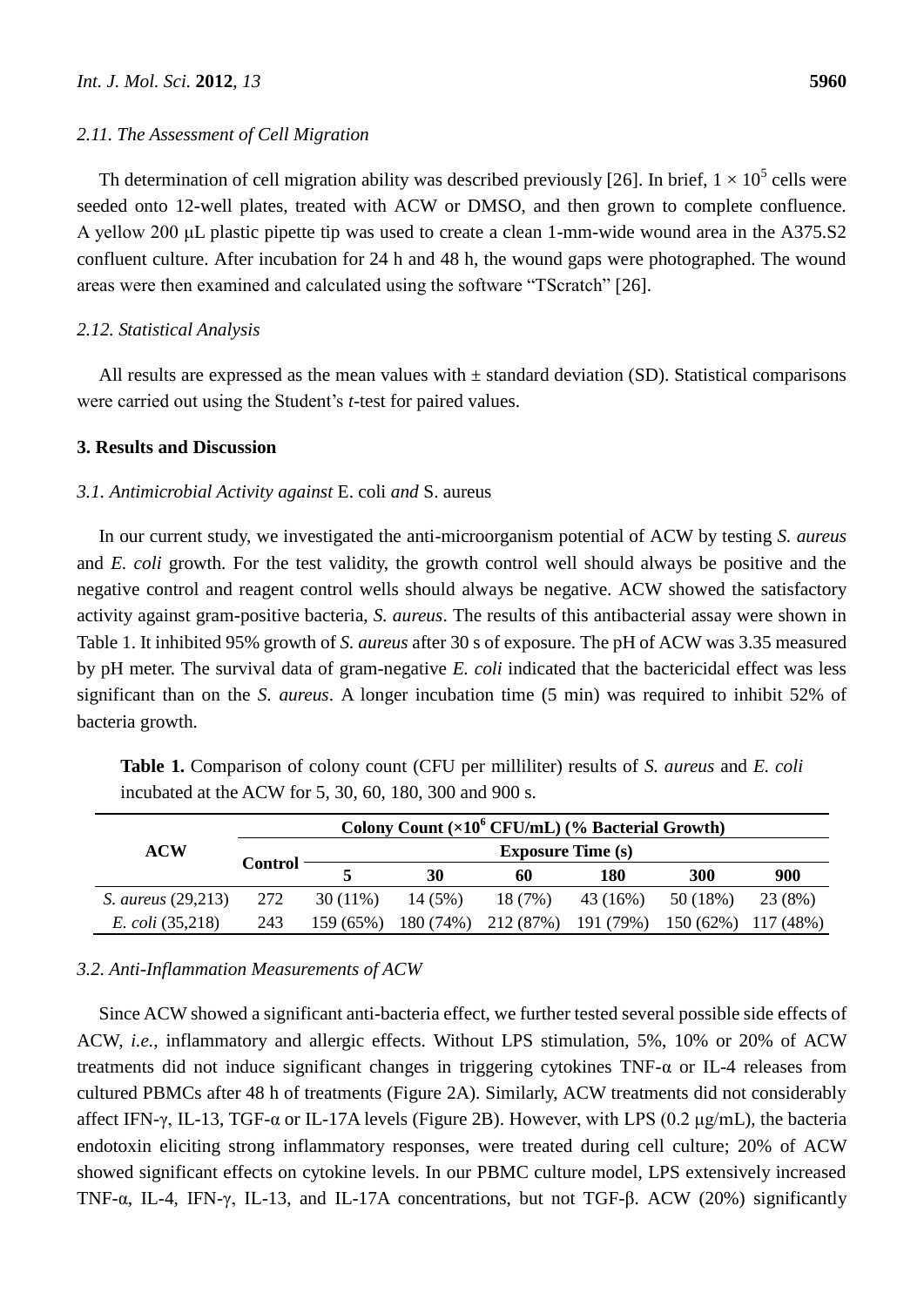decreased the LPS-induced TNF-α and IL-4 release from PBMCs, showing an inhibitory effect on monocyte/macrophage activation (Figure 2C). The secretion of Th1 activation marker IFN-γ and Th2 activation marker IL-3 were blocked by ACW under LPS stimulation. ACW also presented an obvious inhibitory effect on LPS-induced IL-17A release (Th17 marker), but not in Treg associated TGF-α levels (Figure 2D).

Our data indicated that ACW treatments did not have stimulatory effects on cytokine releases in untreated normal human PBMCs. However, during an activated inflammation condition by LPS, ACW showed significant inhibitory effects. Since the TNF-α release from monocytes/macrophages regulated the Th1-mediated inflammatory responses, short-term nontoxic dosage treatment of ACW was possible to be used in inflammatory lesions. For example, it might benefit insect bite lesions or infectious wounds. In addition, the ACW-induced decrease in Th2 cytokine (IL-13) might be useful for certain allergic disease conditions, such as atopic dermatitis. In contrast, ACW did not show a significant inhibitory effect in Treg response (TGF-β) release. Although the TGF-β is known to induce toxic effects in epithelial cells, including epidermal keratinocytes, a sufficient level of TGF is required for fibroblast proliferation, such as wound healing conditions. Therefore, ACW has a potential to be used in human epidermal related products, with the advantage of an anti-inflammatory effect, but without the adverse effect in fibroblast regeneration.

**Figure 2.** (**A**) Monocyte/macrophage cytokines released from PBMCs treated with ACW and measured by ELISA; (**B**) Th cell type-specific cytokines released from ACW treated PBMCs by ELISA; (**C**) Effects of ACW on monocyte/macrophage cytokines released from LPS-stimulated PBMCs; (**D**) Effects of ACW on Th cytokines released from LPS-stimulated PBMCs.  $* p < 0.05$  tested *vs.* control; mean  $\pm$  SD.

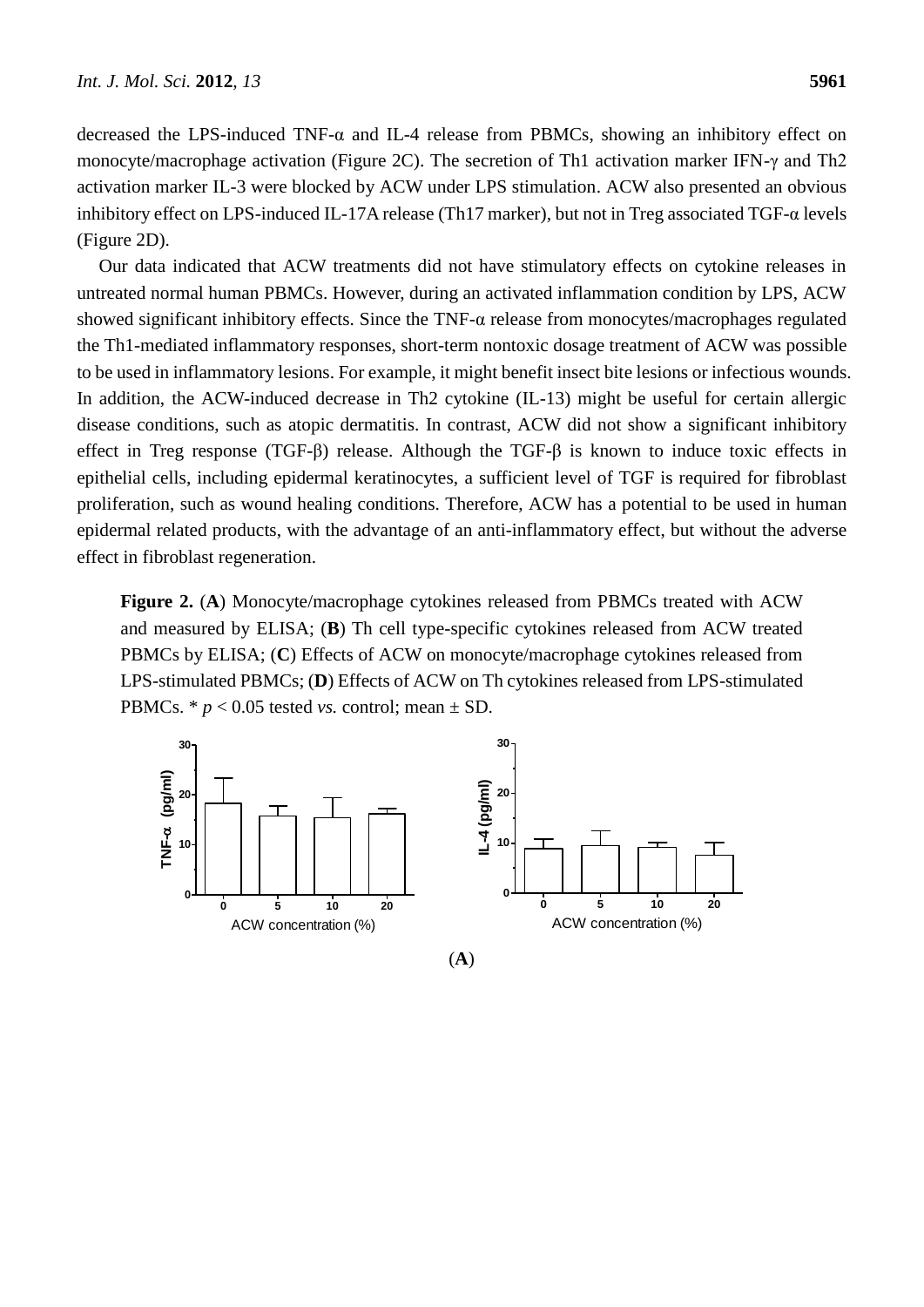





*3.3. Allergy-Free Test on ACW*

Among the various inflammatory mediators produced by mast cells, β-hexosaminidase is stored in the secretory granules of the cells and is released by exocytosis when mast cells are immunologically activated, such as the cross-linking of FcRIs. Therefore, the measurement of an inhibitory capacity on the released β-hexosaminidase has been commonly used as a reliable parameter to predict possible anti-allergic activities of either natural or synthetic compounds.

De-granulation is one of the cardinal features of activated mast cells or basophils upon the stimulation of cross-linking antigens [27]. To assess the possible modulatory effects of ACW on the activation of RBL-2H3 cells, test samples incubated with RBL-2H3 mast cells for 24 h before the combination of mIgE-DNP and DNP-BSA were added to trigger the activation of the cells. The inhibitory capacity of ACW was evaluated as the release of β-hexosaminidase in the culture media as compared to those from IgE-activated cells. As shown in Figure 3, RBL-2H3 pre-treated with dexamethasone (10 nM) was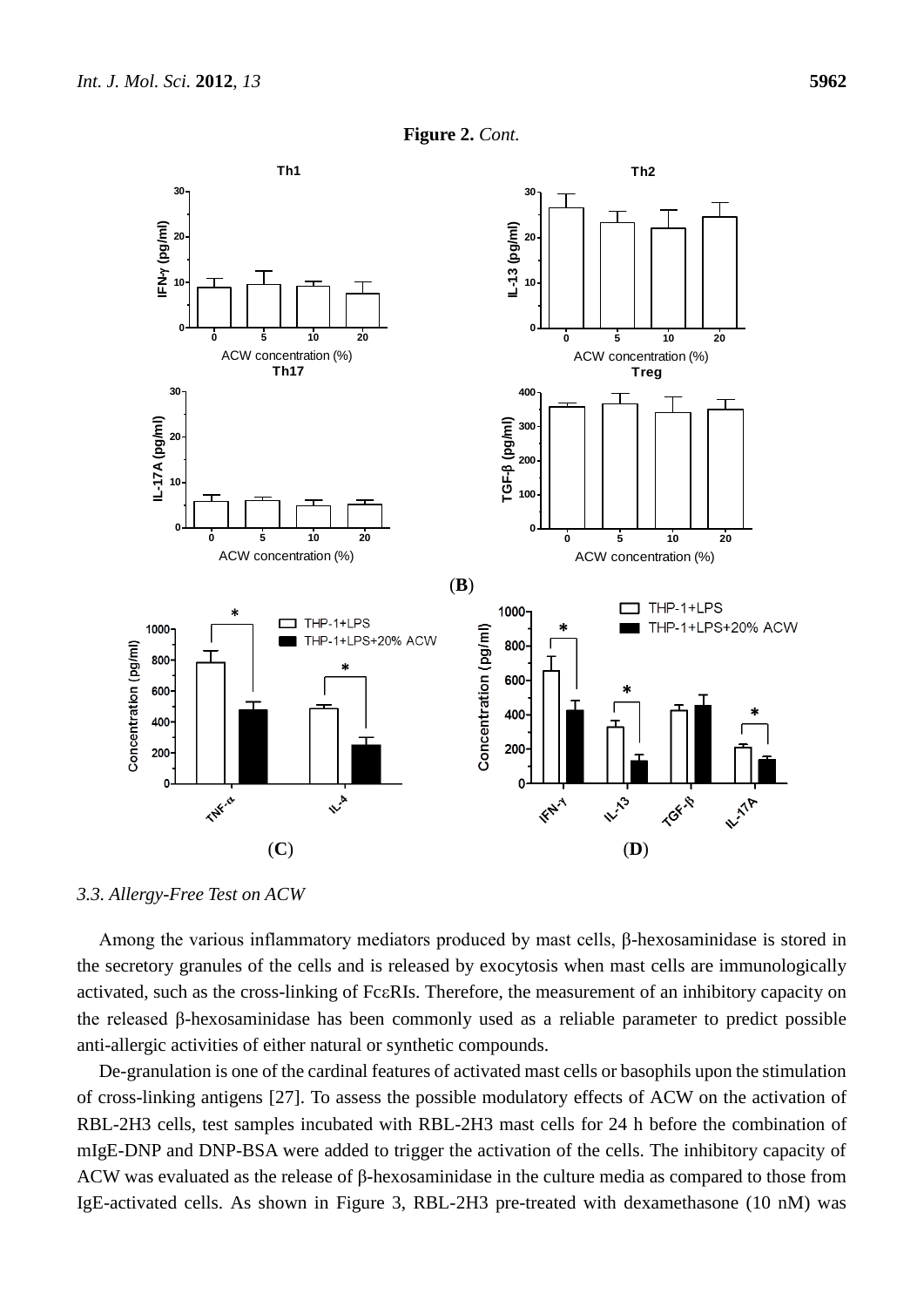included as a positive control to exhibit significant inhibition. None of the various concentration samples exhibited extra release of β-hexosaminidase from activated RBL-2H3 cells to signify allergy-free property of ACW.

**Figure 3.** ACW inhibitory effects on β-hexosaminidase release from antigen-stimulated RBL-2H3 cells. Dexamethasone (Dexa) was used as a positive control. \* *p* < 0.05 tested *vs.* control; mean  $\pm$  SD.



*3.4. Antioxidant Capacity of ACW*

The following purpose of this section was to survey the antioxidant properties of ACW and the test samples were added at various concentrations (ranging from 0–20%, v/v). The radical scavenging activities were investigated by: scavenging of DPPH, ABTS and superoxide anion-free radicals; reducing power was demonstrated by iron ions reduction reaction; FRAP was demonstrated by Fe(III)-TPTZ complex ions reduction reaction; and metal chelating power was completed by ferrous ions. Superoxide anion radicals are generated in a PMS-NADH system by oxidation of NADH. The color variation between superoxide anion radicals and NBT was measured at 560 nm. The decrease of absorbance at 560 nm indicated the consumption of superoxide anion in the PMS-NADH-NBT system to present the strong scavenging from ACW (Table 2). Further investigations will focus on this part in the future. No visible radical scavenging capacities were detected from ACW on DPPH or ABTS systems. The radical scavenging activity of against superoxide anion radical was evaluated by the reduction of NBT. ACW induced the reduction of the  $Fe<sup>3+</sup>/ferric$  vanide complex to the ferrous form with minor effects. The FRAP or metal chelating methods did not demonstrate anti-oxidative properties from ACW.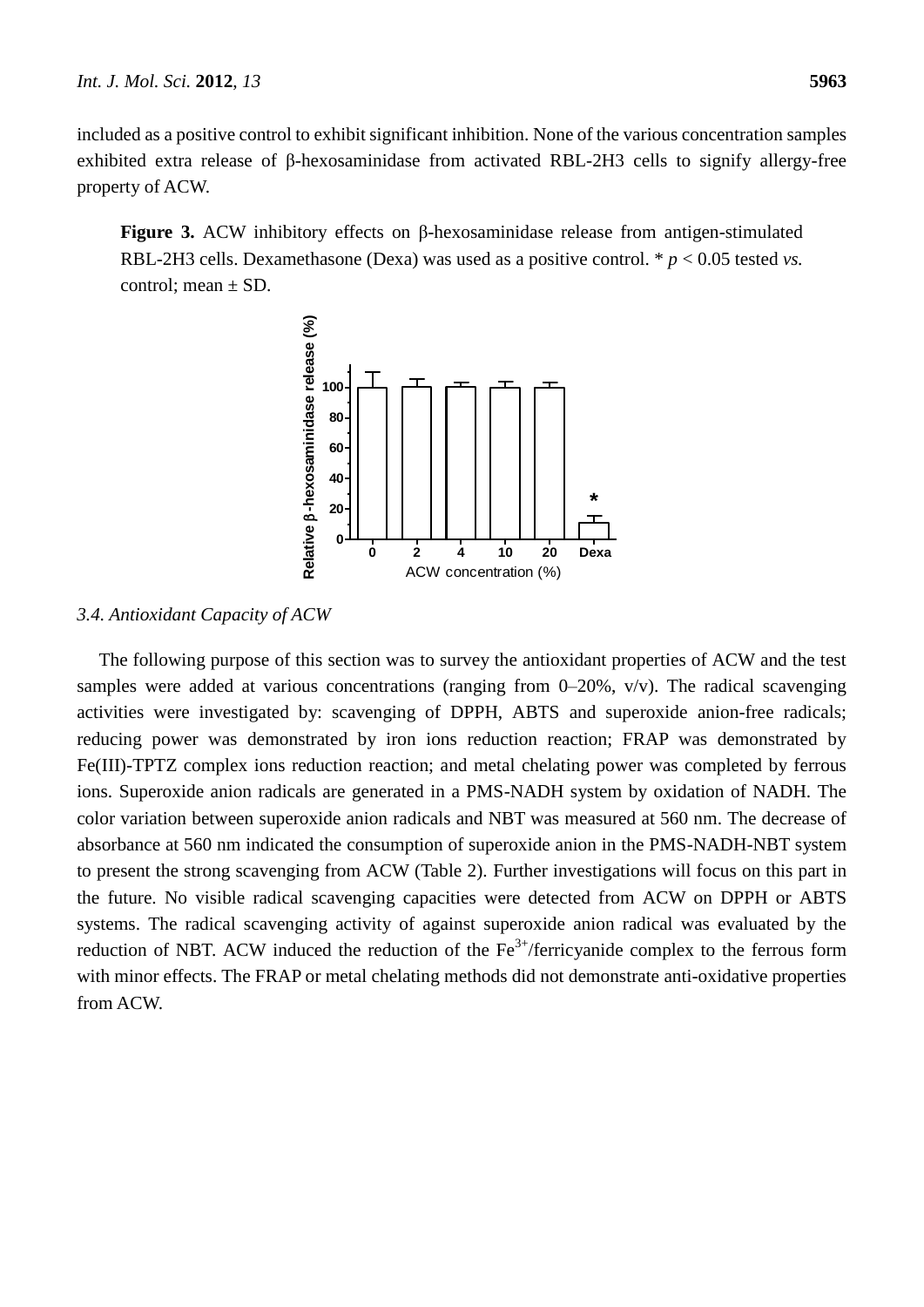Table 2. Various antioxidant effects of ACW. <sup>a</sup> Gallic acid was used as a positive control at 0.5 mg/mL;  $<sup>b</sup>$  EDTA was used as a positive control on metal chelating ability at 100  $\mu$ M;</sup>  $\textdegree$  Absorbance was measured at 700 nm; (-) is no testing; nd: not detectable. Data were expressed as a mean value of at least three independent experiments.

| <b>ACW</b>               | <b>Superoxide</b><br>Anion<br>Scavenging $(\% )$ | DPPH'<br><b>Scavenging</b><br>(%) | $ABTS^+$<br><b>Scavenging</b><br>$\frac{6}{6}$ | Reducing<br>Power <sup>c</sup><br>$(OD_{700})$ | <b>FRAP Assay</b><br>$(FeSO_4mg/mL)$ | Metal<br><b>Chelating</b><br>Activity $(\% )$ |
|--------------------------|--------------------------------------------------|-----------------------------------|------------------------------------------------|------------------------------------------------|--------------------------------------|-----------------------------------------------|
| Gallic acid <sup>a</sup> | $100 \pm 0.00$                                   | $100 \pm 0.00$                    | $100 \pm 0.00$                                 | $0.284 \pm 0.04$                               | $10.31 \pm 0.23$                     |                                               |
| EDTA <sup>b</sup>        |                                                  |                                   |                                                |                                                |                                      | $100 \pm 0.00$                                |
| 2%                       | $93.97 \pm 0.25$                                 | nd                                | nd                                             | $0.044 \pm 0.05$                               | nd                                   | nd                                            |
| 5%                       | $95.88 \pm 0.39$                                 | nd                                | nd                                             | $0.044 \pm 0.08$                               | nd                                   | nd                                            |
| 10%                      | $96.47 \pm 0.49$                                 | <10.0                             | nd                                             | $0.045 \pm 0.01$                               | < 1.0                                | < 10.0                                        |
| 20%                      | $96.86 \pm 0.10$                                 | < 10.0                            | nd                                             | $0.043 \pm 0.05$                               | <1.0                                 | ${<}10.0$                                     |

## *3.5. Mass Spectrometry Analysis*

For water quality analysis, induced couple plasma mass spectrometry (ICP-MS) is a popular MS detected technique, especially in toxic heavy metal ions in which these metal ions were not observed, such as hexavalent chromium  $(Cr^{6+})$ , mercury ion  $(Hg^{2+})$ , cadmium (Cd), lead (Pt) and arsenic (As) and organic metals such as methyl mercury  $(Hg(CH_3)^+)$  and dimethyl arsine hydroxide  $(HOAs(CH_3)_2)$ . Therefore, MS is considered a sensitive instrument for water quality analysis due to different isotopes. ACW was originally fabricated by TAIYEN Co., which retained effective minerals such as magnesium ion ( $Mg^{2+}$ ), calcium ion, sodium ion and potassium ion, excluding heavy metal ions.

Herein, we utilized liquid chromatography mass spectrometry (LCMS) for ACW water analysis. In the data (Figure 4), potassium ion  $(K^+)$  with  $m/z$  (mass charge ratio) 39 was observed, and potassium chloride with proton  $(KCl + H^+)$  with  $m/z$  at 75 Da. Inflammation inhibitor factors such as magnesium and zinc ions,  $Mg^{2+}$  ion couples with one chloride ion to generate  $m/z$  at 59 Da, and chloride ion with isotope 37 Da generates with  $Mg^{2+}$  to compose at 61 Da. Magnesium ion generated two chloride ion to compose  $Mg^{35}Cl_2$ ,  $Mg^{35}Cl^{37}Cl$ , and  $Mg^{37}Cl_2$  ion which hydrated with proton ion (H<sup>+</sup>), and to acquire a mass/charge ratio with 95 Da, 97 Da, and 99 Da. Due to concentration of <sup>37</sup>Cl, it was 25% in nature,  $m/z$  99 Da and  $Mg<sup>37</sup>Cl<sub>2</sub>$  had low abundant intensity. In MS, metal ions produced with water to compose hydrated micelles, such as *m/z* 113 Da and 131 Da coupling, with one and two hydrogen oxides which are generated  $(Mg^{35}Cl_2 + H_2O + H^+)$  and  $(Mg^{35}Cl_2 + 2 H_2O + H^+)$ . One of the other metal ions was zinc ion which was generated with chloride to compose *m/z* 100 Da. The residue metal ion, such as calcium ion, is *m/z* 57 Da. The results obtained in MS instrument demonstrated the effects of anti-inflammation which might be displayed by magnesium ions. In the previous study,  $Mg^{2+}$  is a remission agent for inflammatory skin [28]. The other metal ion, zinc, in the previous study, zinc sulfate solution reduces inflammation in colitis in rats [29]. However, zinc ions provoked anti-inflammation and pro-inflammation depending on intracellular free zinc ion concentration [30]. As shown in the MS spectrum, there was no free zinc ion, and zinc ion coupling with chloride was revealed to be low intensity as well as ACW was utilized on skin as a cosmetic.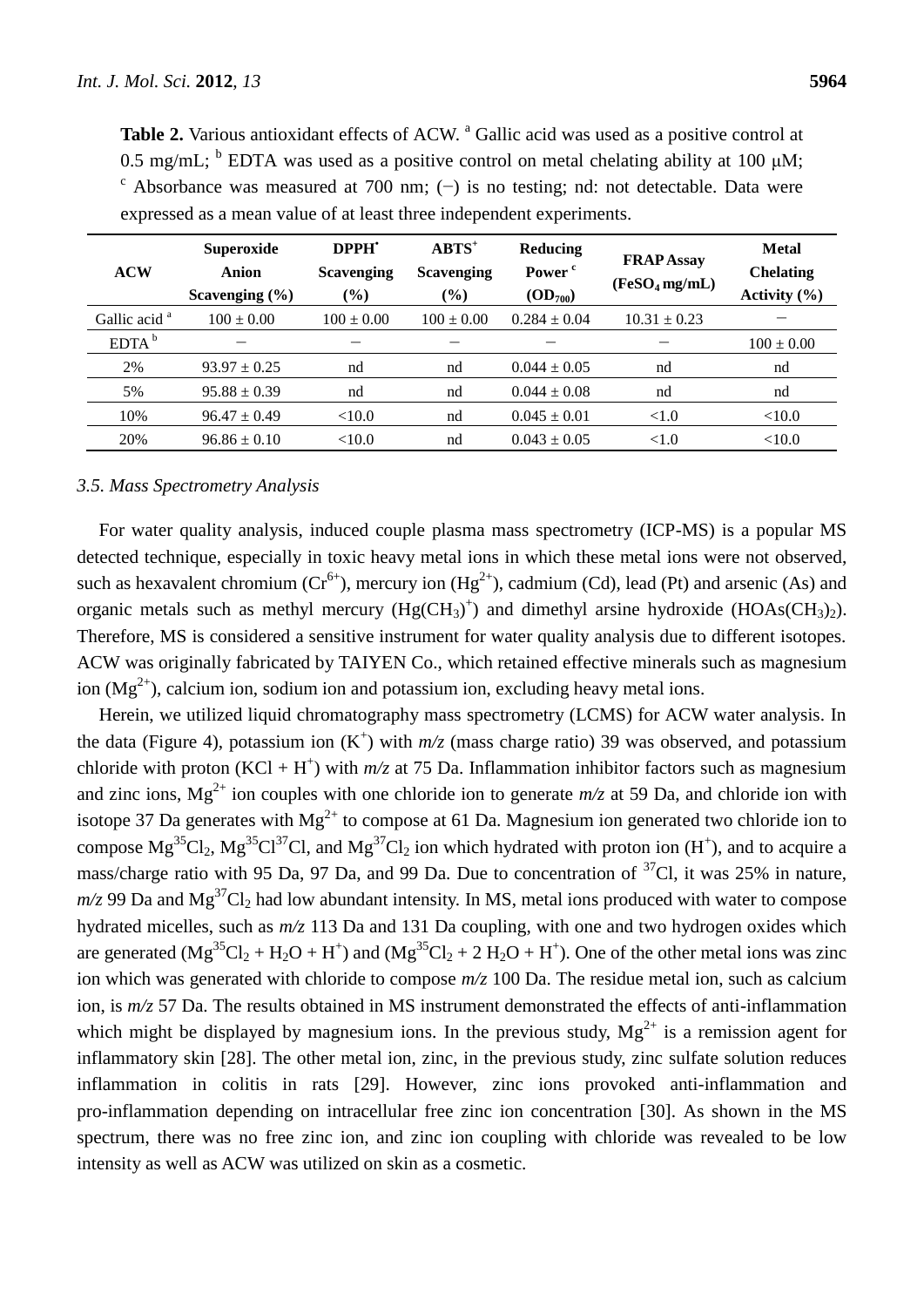

**Figure 4.** ESI-MS spectrum of ACW in which various metal ions are observed.

*3.6. Skin-Whitening Examination on ACW*

As a potent skin lightening agent, ingredients should be harmless, without undesirable cytotoxic side effects. MTT assay was used to measure cell viability and investigate whether ACW would induce cell death adversely. ACW were treated with various concentrations from 0 to 20% to verify the dose-dependent effects. In Figure 5A, human normal skin melanocytes exposed to high testing concentration (20%) exhibited viabilities of more than 85% after 48 h of treatment. Overall, there was no significant toxicity with the testing conditions, and this result revealed that ACW had very little discernible toxicity to human epidermal cells.

The inhibition of tyrosinase activity was described in numerous reports, most of which, however, used mushroom tyrosinase as the model. Mushroom tyrosinases have significant differences from human tyrosinases in catalysis mechanisms [8,31–33]. We have known that the catalysis of the human tyrosinase and mushroom tyrosinase have diverse mechanism reactions. As to mammalian skin color, tyrosinase activity and melanin are two important factors. With L-DOPA as the substrate, melanin productions by the two types of enzymes have separate solubility properties, and L-DOPA has no effect upon mammalian enzyme activities but would stimulate the mushroom enzyme [11]. ACW was investigated for human cellular tyrosinase-inhibiting abilities and melanin content decreasing powers in human melanocytes. With increasing concentrations of ACW, the human tyrosinase activities and melanin contents were decreased (Figure 5B). ACW demonstrated the highest inhibition at a dosage of 20% to tyrosinase activities and melanin contents (Figure 5C). Besides, in Figure 5B,C, the melanin contents matched with the tyrosinase activities in the same dose-dependent tendencies upon ACW,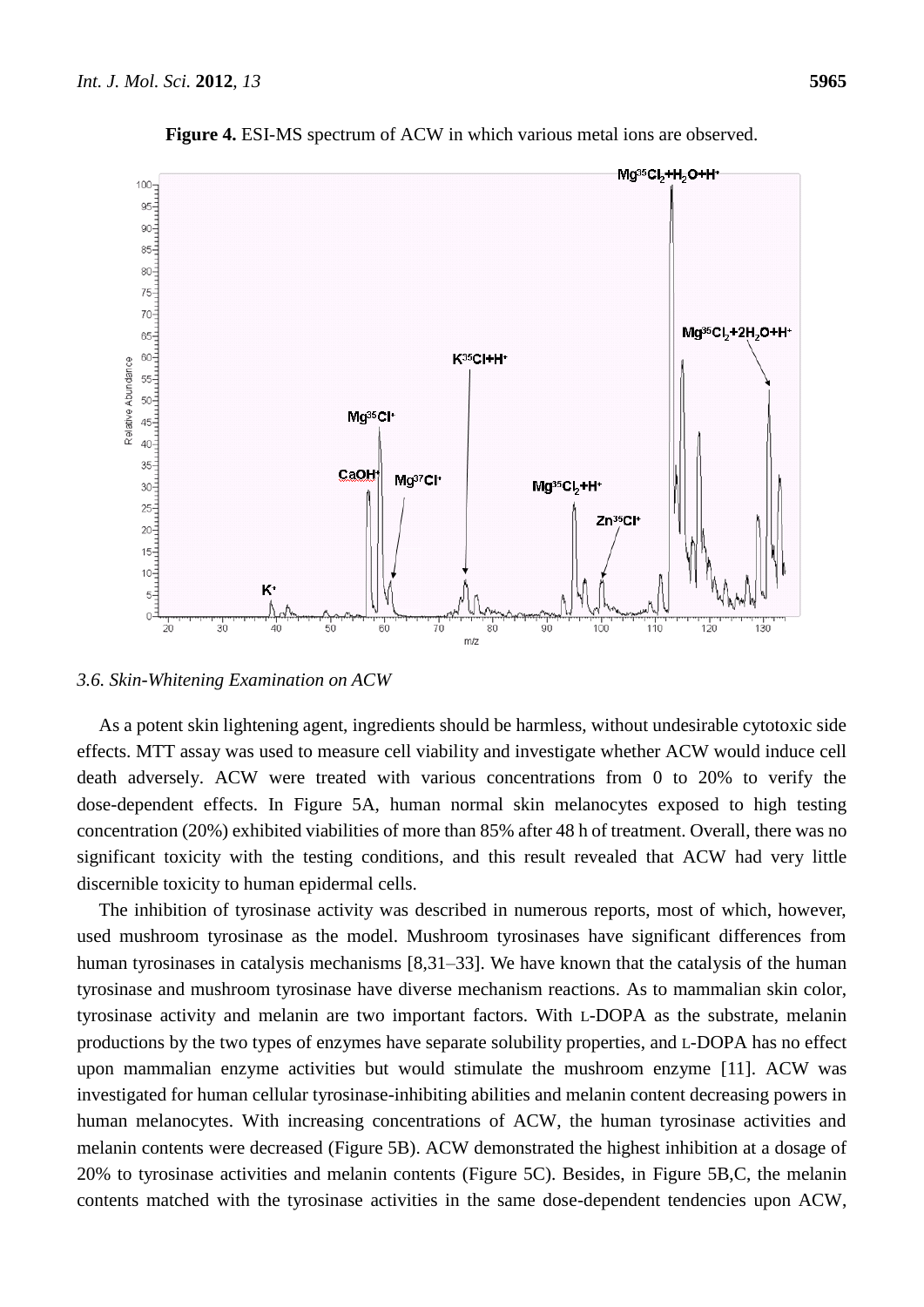which demonstrated that the epidermal cellular melanin reductions might be due to the inhibition of human tyrosinase activities.

**Figure 5.** (**A**) The cell viability of human normal skin melanocytes after treated with ACW, tested with MTT assay. (**B**) The tyrosinase activity of HEMn-MP after treated with ACW. (**C**) The tyrosinase activity of HEMn-MP after treated with ACW.  $*$   $p < 0.05$  tested *vs*. control; mean  $\pm$  SD.



*3.7. ACW Attenuated A375.S2 Melanoma Proliferation and Migration* 

There is no literature that reports the biological effects of ACW on cancer cells. Therefore, we examined whether ACW could have advantages on human skin melanoma cells. As shown in Figure 6A, the proliferation of A375.S2 cells was observed to attenuate by ACW from 5 to 20%. Reactive oxygen species (ROS) such as superoxide  $O^{2-}$ , was reported to serve as a second messenger for signaling amplification [34]. Moreover, ROS were shown to be essential for cellular proliferation and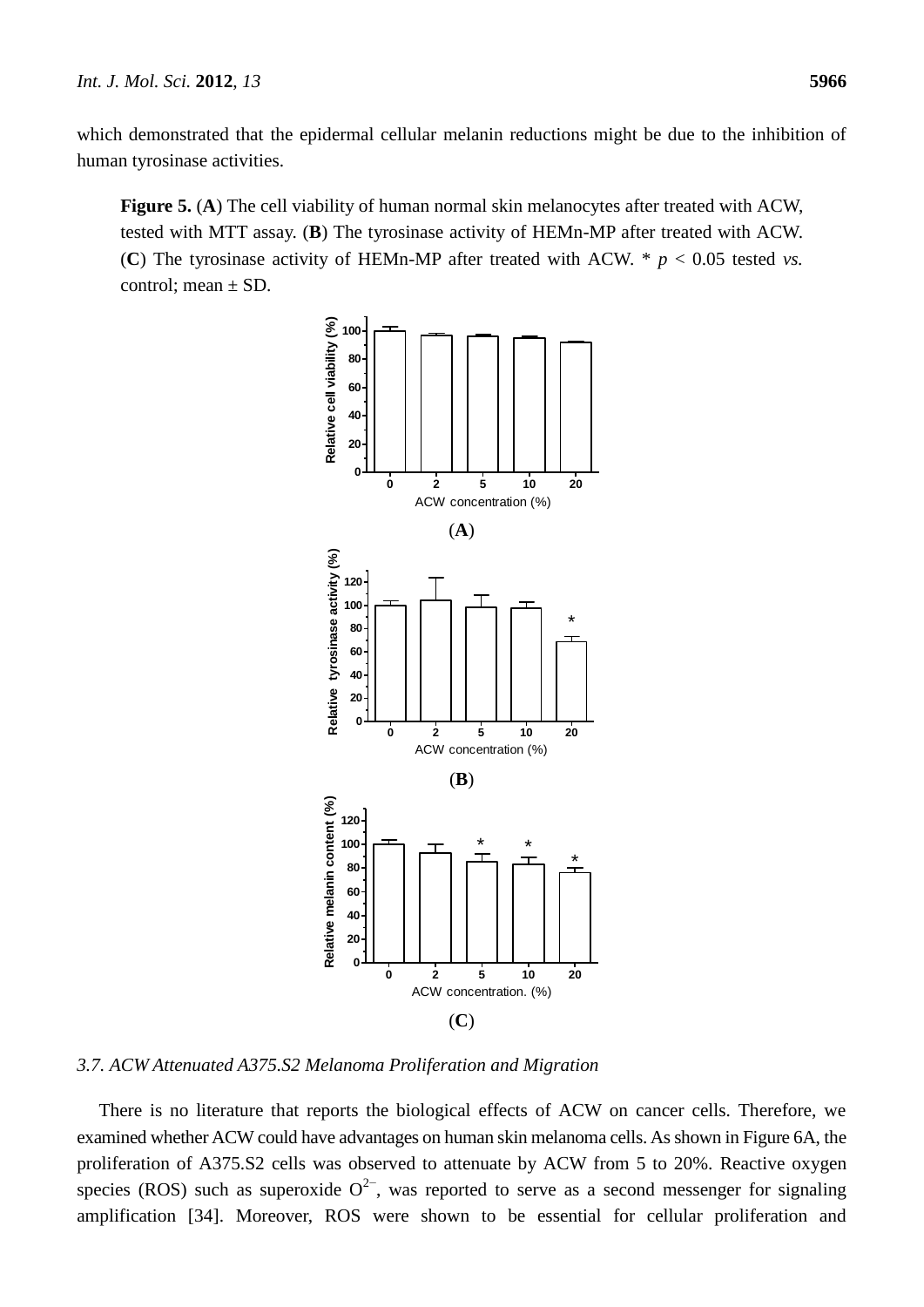migration [35–37]. A higher intrisic ROS level was detected in cancer cells and has shown to be correlated with cancer metastasis [38]. Therefore, many anti-cancer strategies were based on modulating the intracellular ROS of cancer cells [39,40]. As shown in Table 1, ACW dramatically reduced the level of superoxide, indicating the ROS scavenging potential of ACW. The result of wound healing assay showed that the cell migration of A375.S2 cells was significantly inhibited by ACW in a dose-dependent manner (Figure 6B).

**Figure 6.** (A) Proliferation of A375.S2 cells is inhibited by ACW. Cells were incubated with indicated percentages of ACW for 24 h. The proliferation was determined by MTT assay. **(B)** ACW inhibits cell migration in A375.S2 cells. A total of  $5 \times 10^5$  cells were seeded onto a 12-well plate and the cells were scraped to create a clean 1-mm-wide wound area. Cells were treated with the indicated percentages of ACW for 16 h. The wound gaps were photographed and analyzed using the software TScratch.  $* p < 0.05$  tested *vs*. control; mean  $\pm$  SD.



# **4. Conclusion**

The present study aimed to examine the biological properties of ACW. By testing multiple biological effects, a significant anti-bacterial effect was identified. ACW had bactericidal effects against *S. aureus*, but little on *E. coli*. Based on our present screening, this anti-bacterial effect of ACW did not show adverse effects to the immune system. As the bio-assay data, ACW showed an anti-inflammation outcome, especially in suppressing bacterial LPS stimulated TNF-α release. Furthermore, our study demonstrated that various concentrations of ACW exhibit no release of allergy mediator. Since increased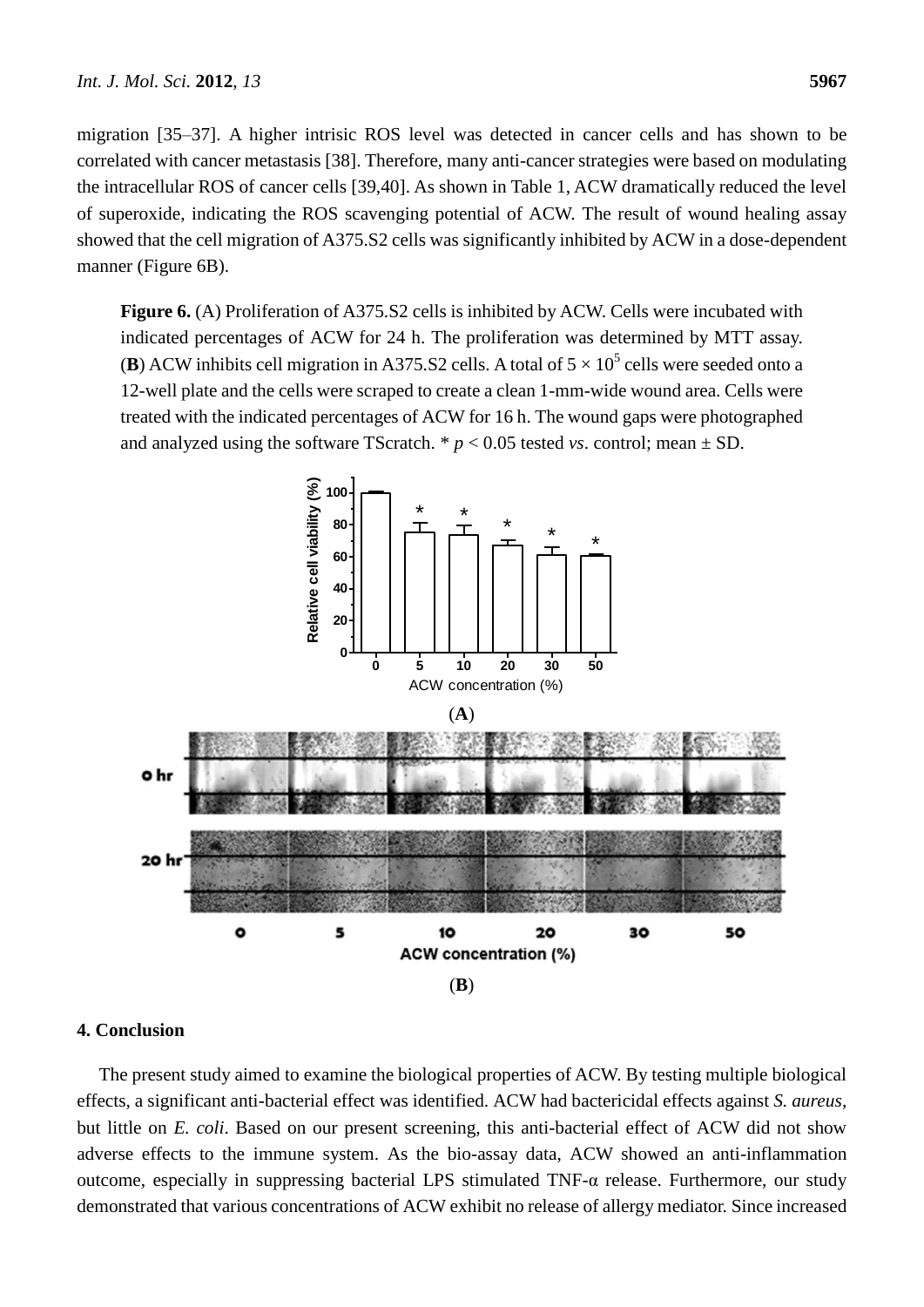TNF- $\alpha$  is known to be associated with many pathological conditions, such as infection/inflammation, psoriasis, as well as cancers, the inhibitory effect of ACW on TNF-α potentially has a wild-range of applications. Anti-oxidative properties, including free radical scavenging, metal chelating and reducing power were found to be minor effects compared with the positive controls. Interestingly, ACW possessed a high superoxide anion radical scavenging aptitude. The mass spectrometry data identified that ACW contained high levels of magnesium, zinc, potassium and calcium ions, and might provide possible explanations for these immune-regulatory effects. ACW as a melanogenic regulatory agent illustrated potential safety without the decrease in human skin cell viabilities for skin whitening. More importantly, to our best knowledge, this is the first demonstration that ACW dramatically attenuates the migration ability of cancer cells. The data exhibited the high potential of applying ACW in medical cosmetology, food supplementation, antibiotics or chemotherapy. Long-term toxic tests and ion-specific effects are needed for further applications.

#### **Acknowledgements**

This investigation was financially sponsored by a grant from the cooperation of Kaohsiung Medical University and Taiyen Biotech Co. (S100006).

# **References**

- 1. Shimizu, Y.; Furusawa, T. Killing action of virus, bacteria and fungus by oxidative potential water induced by electrolysis. *J. Dent. Med.* **1992**, *36*, 1055–1060.
- 2. Mori, Y.; Komatsu, S.; Hata, Y. Toxicity of electrolyzed strong acid aqueous solution-subacute toxicity test and effect on oral tissue in rats. *Odontology* **1997**, *84*, 619–626.
- 3. Kohno, S.; Kawata, T.; Kaku, M.; Fuita, T.; Tsutsui, K.; Ohtani, J.; Tenjo, K.; Motokawa, M.; Tohma, Y.; Shigekawa, M.; *et al*. Bactericidal effects of acidic electrolyzed water on the dental unit waterline. *Jpn. J. Infect. Dis.* **2004**, *57*, 52–54.
- 4. Shimmura, S.; Matsumoto, K.; Yaguchi, H.; Okuda, T.; Miyajima, S.; Negi, A.; Shimazaki, J.; Tsubot, K. Acidic electrolysed water in the disinfection of the ocular surface. *Exp. Eye Res.* **2000**, *70*, 1–6.
- 5. Harrington, L.E.; Hatton, R.D.; Mangan, P.R.; Turner, H.; Murphy, T.L.; Murphy, K.M.; Weaver, C.T. Interleukin 17-producing  $CD^{4+}$  effector T cells develop via a lineage distinct from the T helper type 1 and 2 lineages. *Nat. Immunol.* **2005**, *6*, 1123–1132.
- 6. Mantovani, A.; Sica, A.; Sozzani, S.; Allavena, P.; Vecchi, A.; Locati, M. The chemokine system in diverse forms of macrophage activation and polarization. *Trends Immunol.* **2004**, *25*, 677–686.
- 7. Chen, B.H.; Wu, P.Y.; Chen, K.M.; Fu, T.F.; Wang, H.M.; Chen, C.Y. Antiallergic potential on RBL-2H3 cells of some phenolic constituents of *Zingiber officinale* (Ginger). *J. Nat. Prod.* **2009**, *72*, 950–953.
- 8. Wang, H.M.; Pan, J.L.; Chen, C.Y.; Chiu, C.C.; Yang, M.H.; Chang, H.W.; Chang, J.S. Identification of anti-lung cancer extract from *Chlorella vulgaris* C-C by antioxidant property using supercritical carbon dioxide extraction. *Process Biochem.* **2010**, *45*, 1865–1872.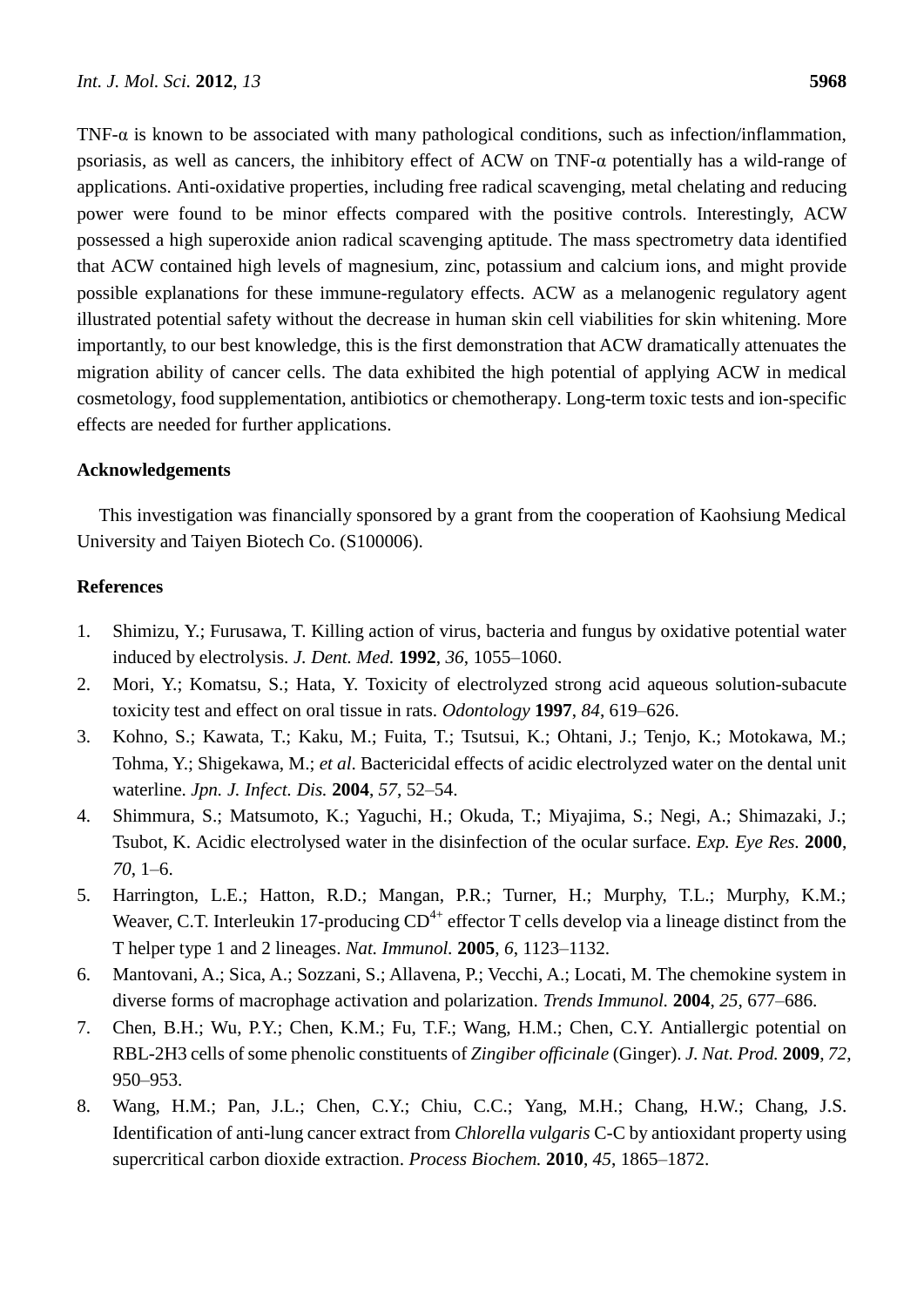- 9. Wang, H.M.; Chou, Y.T.; Hong, Z.L.; Chen, H.A.; Chang, Y.C.; Yang, W.L.; Chang, H.C.; Mai, C.T.; Chen, C.Y. Bioconstituents from stems of *Synsepalum dulcificum* Daniell (Sapotaceae) inhibit human melanoma proliferation, reduce mushroom tyrosinase activity and have antioxidant properties. *J. Taiwan Inst. Chem. E* **2011**, *42*, 204–211.
- 10. Wang, H.M.; Chen, C.Y.; Chen, C.Y.; Ho, M.L.; Chou, Y.T.; Chang, H.C.; Lee, C.H.; Wang, C.Z.; Chu, I.M. (−)-*N*-Formylanonaine from Michelia alba as a human tyrosinase inhibitor and antioxidant. *Bioorg. Med. Chem.* **2010**, *18*, 5241–5247.
- 11. Wang, H.M.; Chen, C.Y.; Wen, Z.H. Identifying melanogenesis inhibitors from *Cinnamomum subavenium* with *in vitro* and *in vivo* screening systems by targeting the human tyrosinase. *Exp. Dermatol.* **2011**, *20*, 242–248.
- 12. Baldea, I.; Mocan, T.; Cosgarea, R. The role of ultraviolet radiation and tyrosine stimulated melanogenesis in the induction of oxidative stress alterations in fair skin melanocytes. *Exp. Oncol.*  **2009**, *31*, 200–208.
- 13. Wang, H.M.; Chiu, C.C.; Wu, P.F.; Chen, C.Y. Subamolide E from *Cinnamomum subavenium* induces sub-G1 cell-cycle arrest and caspase-dependent apoptosis and reduces the migration ability of human melanoma cells. *J. Agric. Food Chem.* **2011**, *59*, 8187–8192.
- 14. Tran, H.; Chen, K.; Shumack, S. Epidemiology and aetiology of basal cell carcinoma. *Br. J. Dermatol.* **2003**, *149 (Suppl. 66)*, 50–52.
- 15. White, N.; Knight, G.E.; Butler, P.E.; Burnstock, G. An *in vivo* model of melanoma: Treatment with ATP. *Purinergic Signal.* **2009**, *5*, 327–333.
- 16. Tanaka, R.; Koyanagi, K.; Narita, N.; Kuo, C.; Hoon, D.S. Prognostic molecular biomarkers for cutaneous malignant melanoma. *J. Surg. Oncol.* **2011**, *104*, 438–446.
- 17. Yoshioka, S.; Hamada, A.; Cui, T.; Yokota, J.; Yamamoto, S.; Kusunose, M.; Miyamura, M.; Kyotani, S.; Kaneda, R.; Tsutsui, Y.; Odani, K.; Odani, I.; Nishioka, Y. Pharmacological activity of deep-sea water: Examination of hyperlipemia prevention and medical treatment effect. *Biol. Pharm. Bull.* **2003**, *26*, 1552–1559.
- 18. Lee, J.B.; Hayashi, K.; Hirata, M.; Kuroda, E.; Suzuki, E.; Kubo, Y.; Hayashi, T. Antiviral sulfated polysaccharide from *Navicula directa*, a diatom collected from deep-sea water in Toyama Bay. *Biol. Pharm. Bull.* **2006**, *29*, 2135–2139.
- 19. Hwang, H.S.; Kim, H.A.; Lee, S.H.; Yun, J.W. Anti-obesity and antidiabetic effects of deep sea water on ob/ob mice. *Mar. Biotechnol. (N.Y.)* **2009**, *11*, 531–539.
- 20. Katsuda, S.; Yasukawa, T.; Nakagawa, K.; Miyake, M.; Yamasaki, M.; Katahira, K.; Mohri, M.; Shimizu, T.; Hazama, A. Deep-sea water improves cardiovascular hemodynamics in Kurosawa and Kusanagi-Hypercholesterolemic (KHC) rabbits. *Biol. Pharm. Bull.* **2008**, *31*, 38–44.
- 21. Boyum, A.; Lovhaug, D.; Tresland, L.; Nordlie, E.M. Separation of leucocytes: Improved cell purity by fine adjustments of gradient medium density and osmolality. *Scand. J. Immunol.* **1991**, *34*, 697–712.
- 22. Chen, C.Y.; Cheng, K.C.; Chang A.Y.; Lin, Y.T.; Hseu, Y.C.; Wang, H.M. 10-Shogaol, an antioxidant from *Zingiber officinale* for skin cell proliferation and migration enhancer. *Int. J. Mol. Sci.* **2012**, *13*, 1762–1777.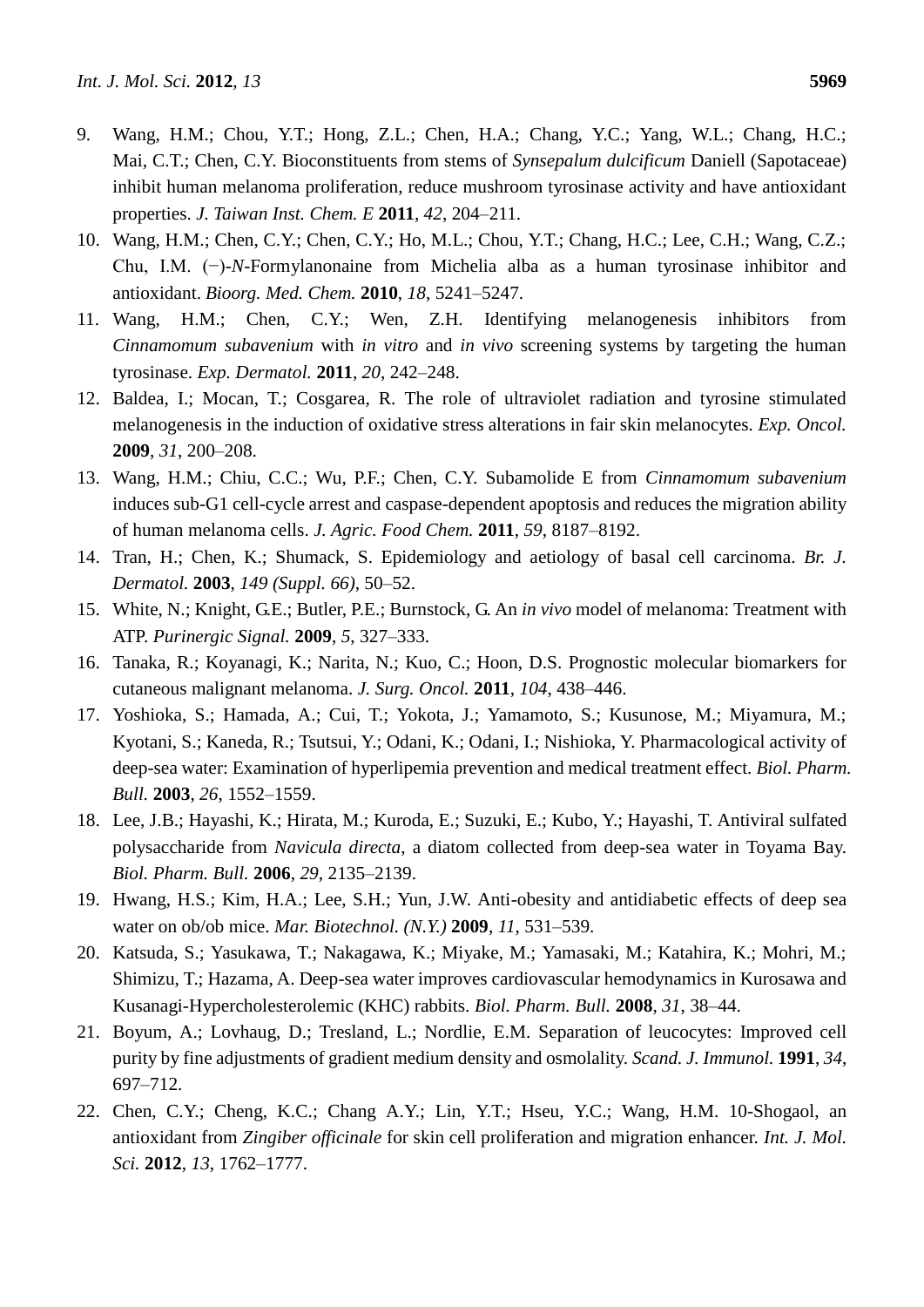- 23. Iveković, D.; Milardović, S.; Roboz, M.; Grabarić, B.S. Evaluation of the antioxidant activity by flow injection analysis method with electrochemically generated ABTS radical cation. *Analyst*  **2005**, *130*, 708–714.
- 24. Oyaizu, M. Studies on products of the browning reaction. Antioxidative activities of browning reaction products prepared from glucosamine. *Jpn. J. Nutr.* **1986**, *44*, 307–315.
- 25. Chiu, C.C.; Liu, P.L.; Huang, K.J.; Wang, H.M.; Chang, K.F.; Chou, C.K.; Chang, F.R.; Chong, I.W.; Fang, K.; Chen, J.S.; *et al*. Goniothalamin inhibits growth of human lung cancer cells through DNA damage, apoptosis, and reduced migration ability. *J. Agric. Food Chem.* **2011**, *59*, 4288–4293.
- 26. Geback, T.; Schulz, M.M.; Koumoutsakos, P.; Detmar, M. TScratch: A novel and simple software tool for automated analysis of monolayer wound healing assays. *Biotechniques* **2009**, *46*, 265–274.
- 27. Yamada, P.; Isoda, H.; Han, J.K.; Talorete, T.P.N.; Yamaguchi, T.; Abe, Y. Inhibitory effect of fulvic acid extracted from Canadian sphagnum peat on chemical mediator release by RBL-2H3 and KU812 cells. *Biosci. Biotechnol. Biochem.* **2007**, *71*, 1294–1305.
- 28. Luo, C.; Wu, X.G. Lycopene enhances antioxidant enzyme activities and immunity function in *N*-methyl-*N'*-nitro-*N*-nitrosoguanidine-induced gastric cancer rats. *Int. J. Mol. Sci.* **2011**, *12*, 3340–3351.
- 29. Greiner, J.; Diezel, W. Inflammation-inhibiting effect of magnesium ions in contact eczema reactions (in German). *[Hautarzt](http://www.ncbi.nlm.nih.gov/pubmed/2276913)* **1990**, *41*, 602–605.
- 30. Chen, B.W.; Wang, H.H.; Liu, J.X.; Liu, X.G. Zinc sulfate solution enema decreases inflammation in experimental colitis in rats. *J. Gastroenterol. Hepatol.* **1999**, *14*, 1088–1092.
- 31. Kwon, B.S.; Haq, A.K.; Pomerantz, S.H.; Halaban, R. Isolation and sequence of a cDNA clone for human tyrosinase that maps at the mouse c-albino locus. *Proc. Natl. Acad. Sci. USA* **1987**, *84*, 7473–7477.
- 32. Muller, G.; Ruppert, S.; Schmid, E.; Schutz, G. Functional analysis of alternatively spliced tyrosinase gene transcripts. *EMBO J.* **1988**, *7*, 2723–2730.
- 33. Jacobsohn, G.M.; Jacobsohn, M.K. Incorporation and binding of estrogens into melanin: Comparison of mushroom and mammalian tyrosinases. *Biochim. Biophys. Acta* **1992**, *1116*, 173–182.
- 34. Belkhiri, A.; Richards, C.; Whaley, M.; McQueen, S.A.; Orr, F.W. Increased expression of activated matrix metalloproteinase-2 by human endothelial cells after sublethal H<sub>2</sub>O<sub>2</sub> exposure. *Lab. Invest.* **1997**, *77*, 533–539.
- 35. Reth, M. Hydrogen peroxide as second messenger in lymphocyte activation. *Nat. Immunol.* **2002**, *3*, 1129–1134.
- 36. Huo, Y.; Qiu, W.Y.; Pan, Q.; Yao, Y.F.; Xing, K.; Lou, M.F. Reactive oxygen species (ROS) are essential mediators in epidermal growth factor (EGF)-stimulated corneal epithelial cell proliferation, adhesion, migration, and wound healing. *Exp. Eye Res.* **2009**, *89*, 876–886.
- 37. Chiu, C.C.; Chou, H.L.; Wu, P.F.; Wang, H.M.; Chen, C.Y. Bio-functional constituents from the stems of *Liriodendron tulipifera*. *Molecules* **2012**, *17*, 4357–4372.
- 38. Ishikawa, K.; Takenaga, K.; Akimoto, M.; Koshikawa, N.; Yamaguchi, A.; Imanishi, H.; Nakada, K.; Honma, Y.; Hayashi, J.I. ROS-generating mitochondrial DNA mutations can regulate tumor cell metastasis. *Science* **2008**, *320*, 661–664.